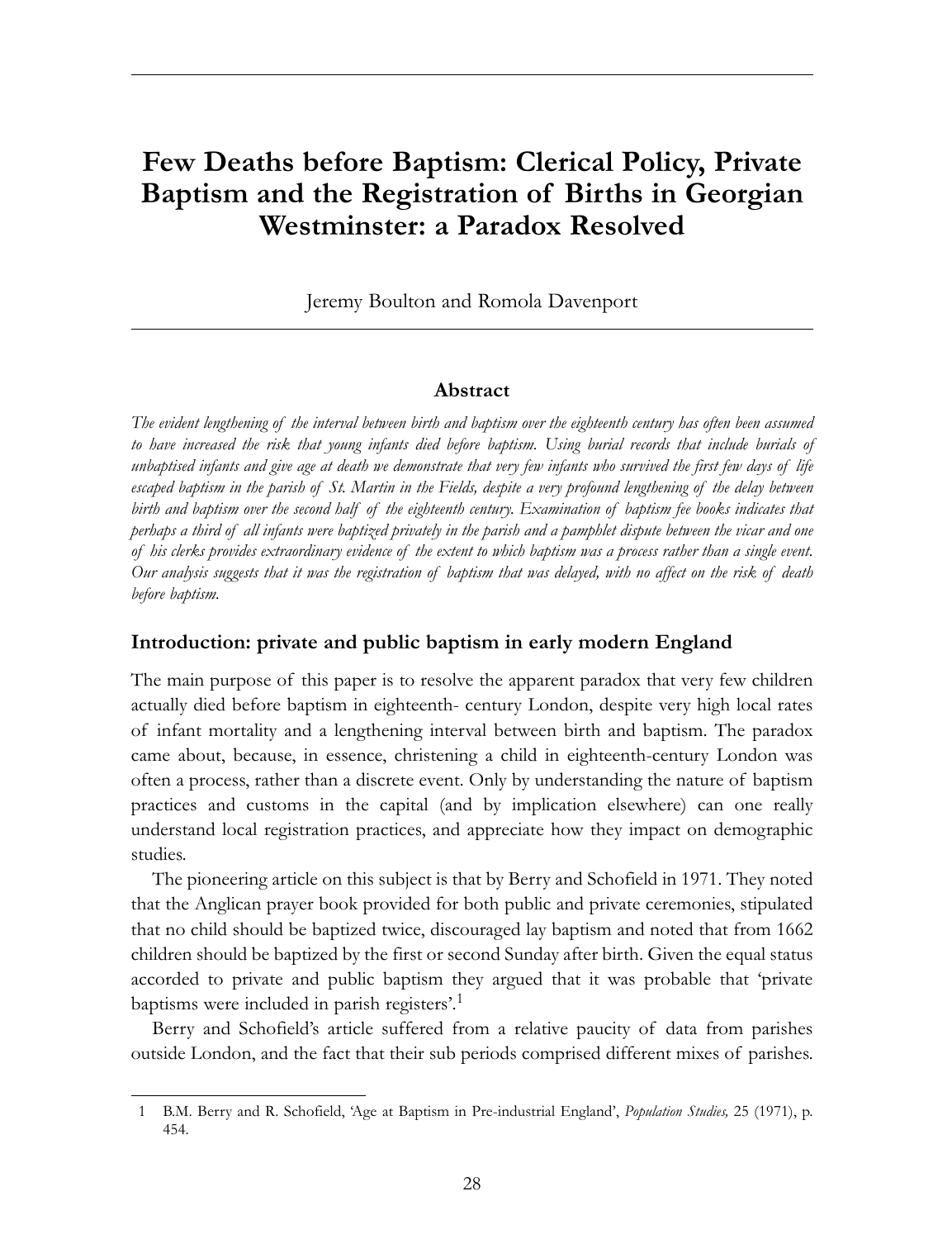Nonetheless the overall finding was that birth-baptism intervals were lengthening over the eighteenth century.<sup>2</sup> Many local studies followed—and continue to follow—Berry and Schofield's pioneering article. Most of these, in the main, confirmed their findings about the lengthening interval between birth and baptism in the eighteenth century. It was noted, however, that their observation that there was considerable local variation in the patterns uncovered was also true. A few articles drew attention to localized christening customs in rural areas which gave rise to unusual patterns of intervals, notably Dennis Mills's study of Melbourn in Cambridgeshire, where many children in the late eighteenth century were baptized during the parish feast in July.<sup>3</sup> The causes for observed variation in baptism customs included the attitudes of local clergy, periods of particular hardship, size of parish and distance to church, and so on.

Only a few authors, notably Ambler, returned to the actual meaning of a baptism recorded in a parish register and argued that it might be problematic. Ambler drew attention to the complications in registration practice produced by the incidence of private baptisms. He found baptisms carried out at home in cases of emergency when the child's life was in danger, but also, and apparently *increasingly*, private baptisms performed for social reasons. Children baptized in private ceremonies might—if they lived—be then be brought to church for later certification. The incidence and chronology of private baptism is difficult to establish since the practice was recorded only rarely in our period, but Kitson has recently argued that 'evidence relating to the performance of baptism during the eighteenth century suggests that there was a widespread move away from the public performance of the rite' and that 'it became the normal manner in which the rite was administered in many parts of the country'. Private ceremonies could include a substantial proportion of all baptisms that took place in a parish.<sup>4</sup>

<sup>2 &#</sup>x27;Between the sixteenth and the nineteenth centuries, the average interval between birth and baptism increased substantially, and with it the danger that a young child would die before baptism': E.A. Wrigley, 'Births and Baptisms: the Use of Anglican Baptism Registers as a Source of Information about the Numbers of Births in England before the Beginning of Civil Registration', *Population Studies,* 31 (1977), p. 281.

<sup>3</sup> There is a large literature on the birth-baptism interval, see, for example: D.R. Mills, 'The Christening Custom at Melbourn, Cambs', *Local Population Studies* (hereafter *LPS*)*,* 11 (1973), pp. 11–22; R.W. Herlan, 'Age at Baptism in the London Parish of St Olave, Old Jewry, 1645–1667', *LPS,* 24 (1980), pp. 42–48; M. Saxby, 'Age at Baptism in the Parish of St Nicholas Pevensey, 1761–1800', *LPS,* 61 (1998), pp. 56–57; M.J. Saxby, 'Ages at Baptism in the Parish of All Saints, Sudbury, 1809–1828: a New Approach to their Interpretation', *LPS*, 70 (2003), pp. 49–56; J. Perkins, 'Birth-baptism Intervals in 68 Lancashire Parishes, 1646–1917', *LPS,* 85 (2010), pp. 11–27; S. Dewhurst and A. Hinde, 'Age at Baptism in Rural Hampshire in the second half of the Nineteenth Century', *LPS*, 57(1996), pp. 72–75; R. Finlay, *Population and Metropolis. The Demography of London 1580–1650*, (Cambridge, 1981), pp. 37–43.

<sup>4</sup> R.W. Ambler, 'Civil Registration and Baptism: Popular Perceptions of the 1836 Act for Registering Births, Deaths and Marriages', *LPS,* 39 (1987), pp. 24–31; R.W. Ambler, 'Baptism and Christening: Custom and Practice in 19th century Lincolnshire', *LPS,* 12 (1974), pp. 25–27; Wrigley 'Births and Baptisms', p. 283; P.M. Kitson, 'Religion Change and the Timing of Baptism in England, 1538–1750', *Historical Journal*, 52 (2009), pp. 275–6; E.A. Wrigley and R.S. Schofield, *The Population History of England, 1541–1871* (2nd edn., Cambridge, 1989), p. 97. See also J.T. Krause, 'The Changing Adequacy of English Registration, 1690–1837', in D.V. Glass and D.E.C. Eversley (eds), *Population in History: Essays in Historical Demography*, (London, 1965), p. 389.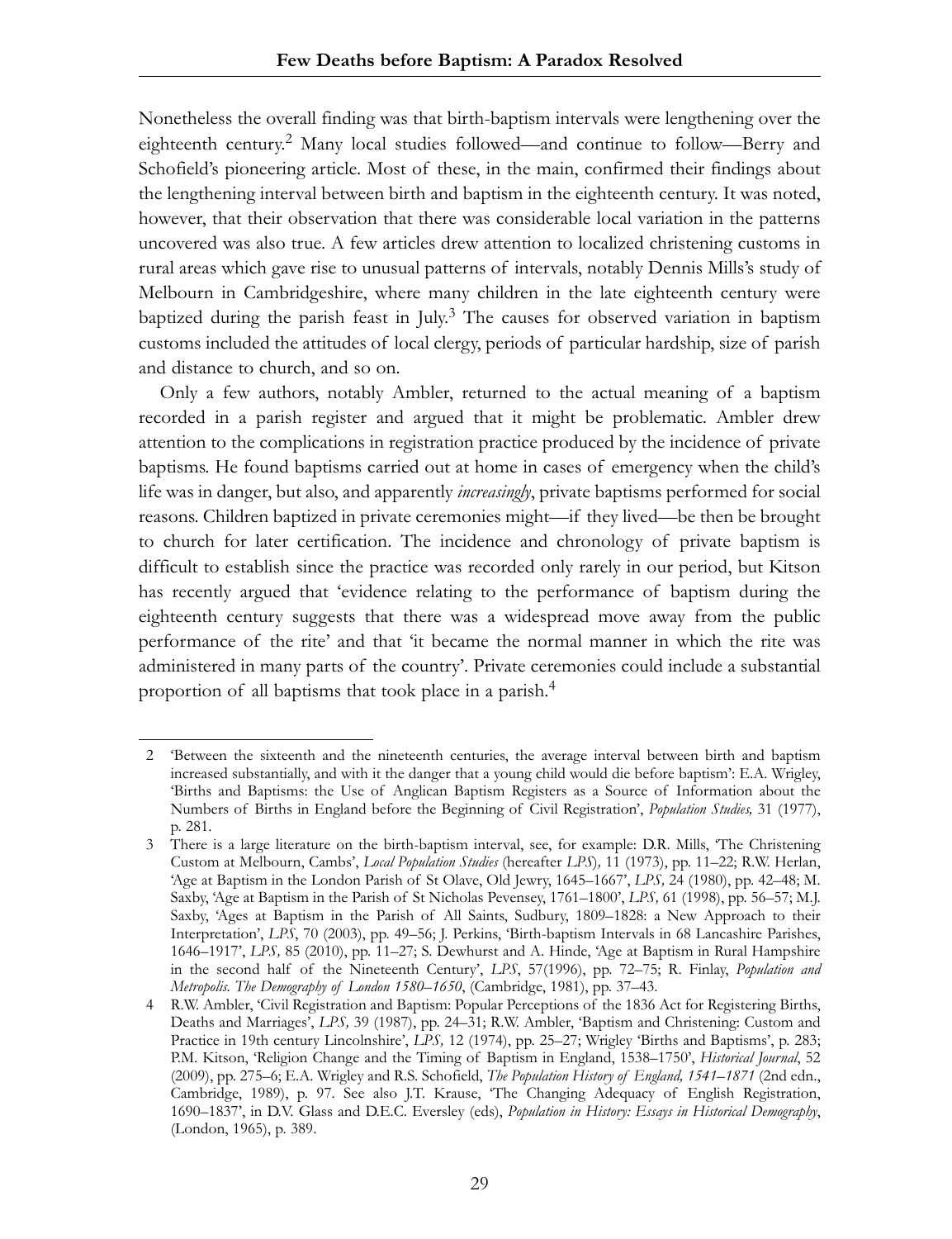Londoners, as is well known, were particularly prone to private, clandestine marriages.<sup>5</sup> There seems to be little doubt that private baptisms were likewise found most often in the capital. Contemporaries hostile to the practice made explicit reference to the frequency of their occurrence in the metropolis. Complaint literature and a few diaries suggested to David Cressy that there was a 'rise of private baptism' in London after the Restoration, driven less by fear for the child's life than by the imperatives of social status and a desire for privacy amongst the better off. Such privacy also allowed dissenters to evade elements of the Anglican liturgy that they objected to. By 1682 it was alleged by one hostile cleric that:

Public baptism is now very much grown out of fashion; most people look upon it as a very needless and troublesome ceremony, to carry their children to the public congregation, there to be solemnly admitted into the fellowship of Christ's church. They think it may be as well done in a private chamber, as soon as the child is born, with little company and with little noise.<sup>6</sup>

London it was claimed in 1754 was the original site of the 'infection' of private baptism that was spreading out into the surrounding country.7 Outside the capital, private baptism is sometimes said to have been confined to emergency christenings only, although this is actually contradicted by the proportions found in some rural areas.<sup>8</sup>

### **The prayer book rubric**

The eighteenth-century prayer book rubric (i.e. 'a direction in a liturgical book as to how a church service should be conducted', *Oxford English Dictionary*) laid down a (relatively) clear procedure for baptism, under two main headings. The 'Ministration of PUBLICK BAPTISM of Infants, to be used in the Church' was not be administered but 'upon Sunday and other Holy-days' although 'if Necessity so require' children could be baptized upon any other day. Parents wishing to baptize their children 'shall give Knowledge thereof over Night, or in the Morning before the Beginning of Morning Prayer, to the Curate'. The 'Godfathers and Godmothers, and the People with the Children' were to be ready at the font at end of the last lesson of morning or evening prayers. The service would *begin* with the question 'Hath

<sup>5</sup> J. Boulton, 'Clandestine Marriages in London: an Examination of a Neglected Urban Variable', *Urban History*, 20 (1993), pp. 191–210.

<sup>6</sup> D. Cressy, *Birth, Marriage & Death: Ritual, Religion, and the Life-cycle in Tudor and Stuart England* (Oxford, 1997), p. 192.

<sup>7</sup> *A Letter from a Clergyman giving his Reasons for Refusing to Administer Baptism in Private, by the Public Form; as Desired by a Gentleman of his Parish*, (London, 1754), p. 40.

<sup>8</sup> W. Coster, 'Tokens of Innocence: Infant Baptism, Death and Burial in Early Modern England', in B. Gordon and P. Marshall (eds), *The Place of the Dead: Death and Remembrance in Late Medieval and Early Modern Europe* (Cambridge: 2000), pp. 266–287; Y.T. Tjondrowardojo, 'Stories Baptismal Registers Told: Private Baptism in Seventeenth-century England', *History,* 95:318 (2010), pp. 177–93. For early examples of private baptism see Wrigley, 'Births and Baptisms', p. 283. See also A. Wilson, 'The Ceremony of Childbirth', in V. Fildes (ed.), *Women as Mothers in Pre-industrial England : Essays in Memory of Dorothy McLaren* (London, 1990), p. 80, who points out that one motive for private baptism was to enable mothers to be present.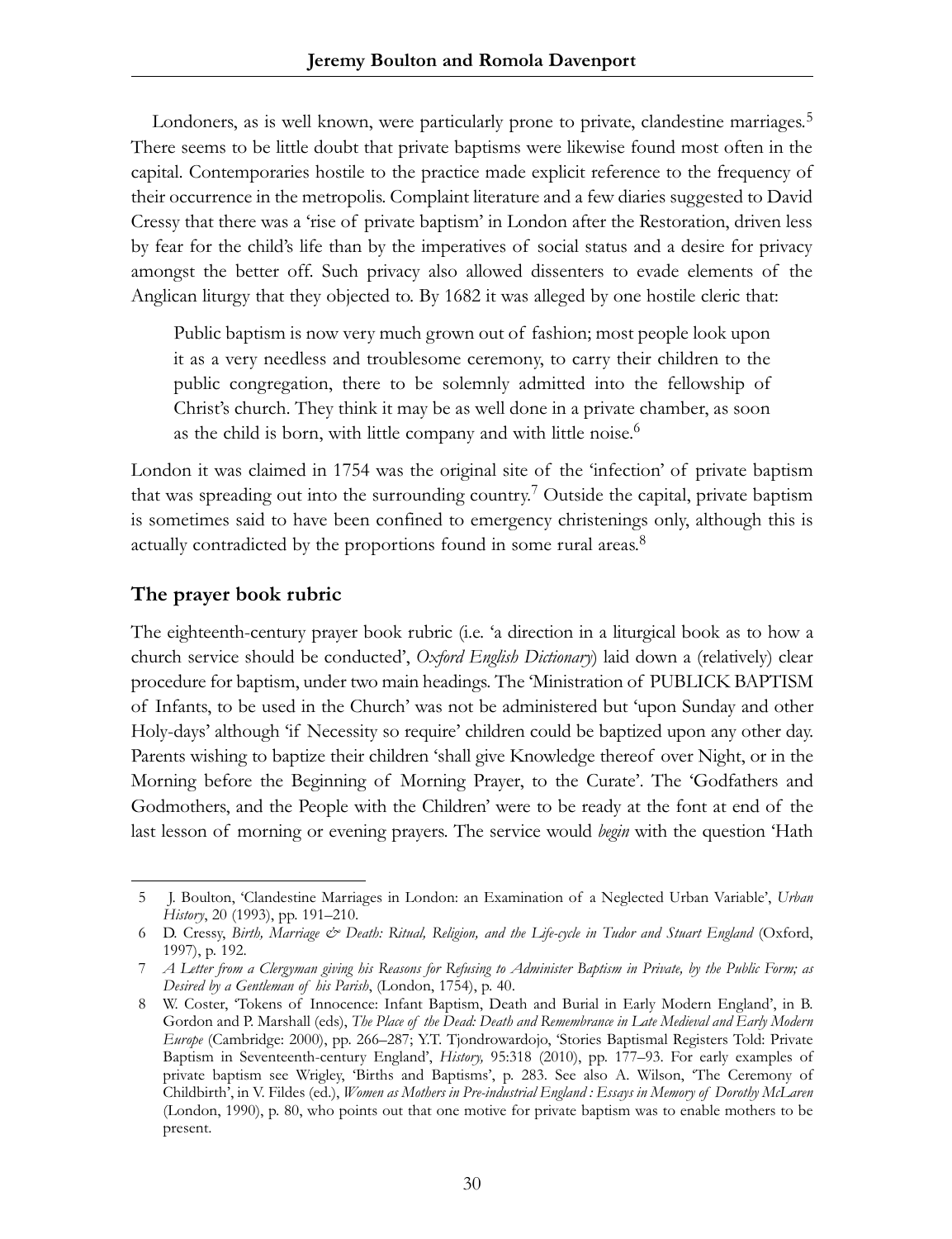this child been already baptized, or no?' Given such practicalities, therefore, unbaptized children in imminent danger of dying could rarely have received public baptism.

The second form prescribed was 'the Ministration of Private Baptism of Children in Houses'. Although such baptisms were discouraged, it is clear from the elaborate rubric that they were carried out routinely. Curates were to admonish parishioners not to defer the baptism of their children longer than the first or second Sunday after the birth, or other Holy day, 'unless upon a great and reasonable Cause to be approved by the Curate'. Parishioners were not to baptize 'at home in their houses' 'without like great Cause and Necessity' but 'when Need shall compel them so to do' a truncated service was prescribed. The 'Minister of the Parish (or in his Absence, any other lawful Minister that can be procured)' would say the Lord's Prayer and prescribed Collects from the public form 'as the Time and present Exigence will suffer'. The child would then be 'named by some one that is present' and the minister would pour water upon the child, intoning the vital phrase 'N[ame] I baptize thee, in the Name of the Father, and of the Son, and of the Holy Ghost. Amen' to be followed by suitable admonitions. The rubric continued:

And let them not doubt, but that the Child so baptized is lawfully and sufficiently baptized, and ought not to be baptized again. Yet, nevertheless, if the Child, which is after this Sort baptized, do afterwards live, it is expedient that it be brought into the Church; to the Intent that if the Minister of the same Parish did himself baptize that Child, the Congregation may be certified of the true form of Baptism by him privately before used…

The minister was then to publicly certify the time and place of the original private baptism. If the child had been baptized 'by any other lawful Minister' the Minister was to question those bringing the child according to a precise interrogatory. If satisfied the minister was to 'certify you, that in this case all is well done' and would carry out a truncated version of the public rubric. However, if those bringing the child 'do make stick uncertain Answers to the Priest's Questions, as that it cannot appear that the Child was baptized with Water, 'in the Name of the Father, and of the Son, and of the Holy Ghost, (which are essential Parts of Baptism), then let the Priest baptize it in the Form before appointed for Publick Baptism of Infants'. The rubric played it safe since at the point when the child was dipped in the font the form of words here was a conditional 'If thou art not already baptized, N. I baptize thee, In the Name of the Father, and of the Son, and of the Holy Ghost. Amen'.9 The prayer book rubric therefore, at a number of points, accepted the reality that many children were baptized at home but expected them to be brought to church for a public certification or reception. For some infants, therefore, christening was not a discrete event but a two stage process. The complexities and implications of the rubric are not always appreciated or remembered in the literature on the birth-baptism interval.

<sup>9</sup> *The Book of Common Prayer, and Administration of the Sacraments, and Other Rites and Ceremonies of the Church, according to the Use of the Church of England* (London, 1763), pp. 246–56.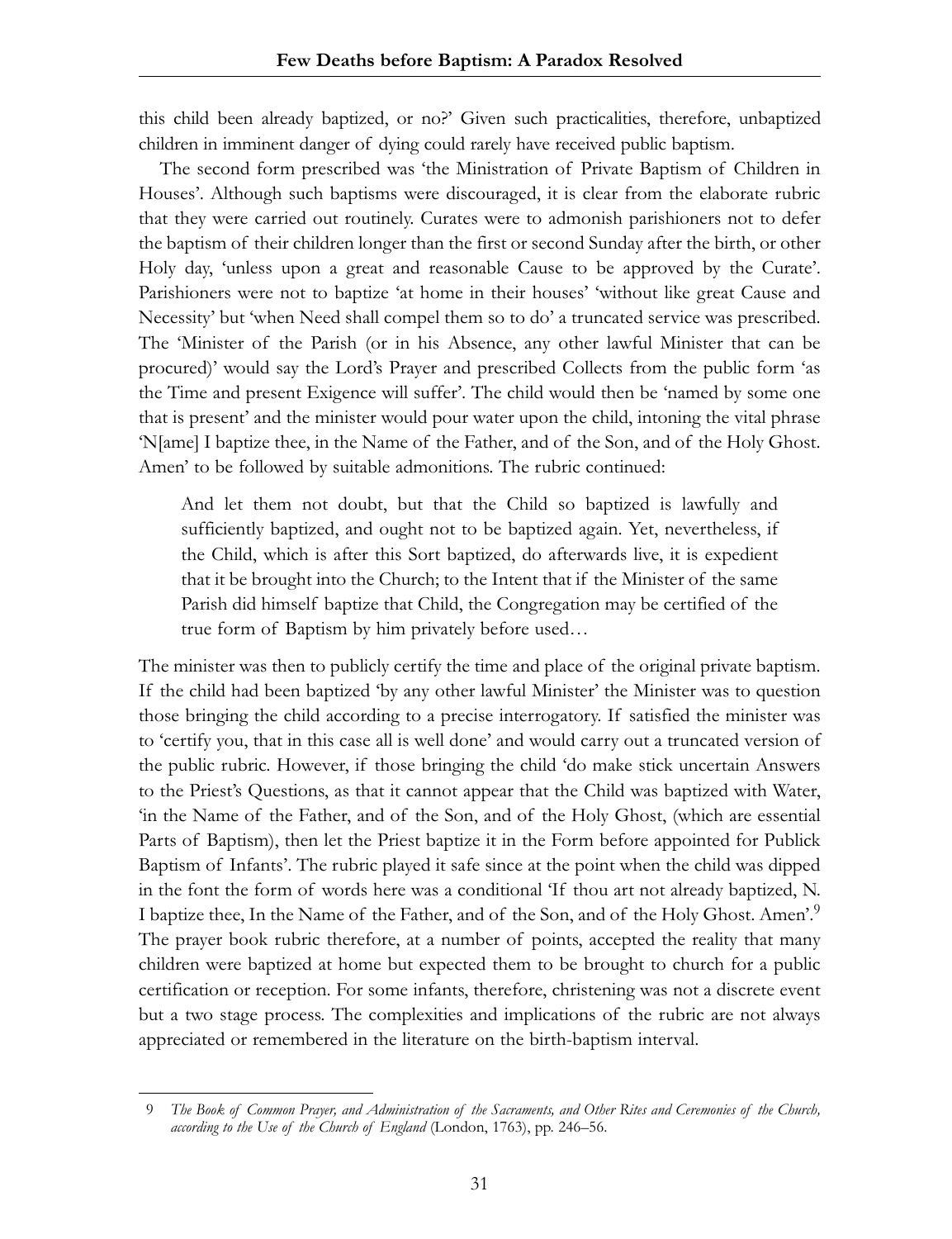

**Figure 1 Cumulative percentage baptized, by age, St Martin in the Fields, 1752–1812**

**Source:** City of Westminster Archives Centre (COWAC) Baptism Fee Books, Accession 419/210–227; St Martin in the Fields Baptism and Burial Registers.

#### **The birth baptism interval in St Martin in the Fields**

Just as in other London parishes, those giving birth in St Martin's apparently waited an increasing amount of time to baptize their children in the eighteenth and early nineteenth centuries (Figure 1).

The lengthening of the birth-baptism interval is conventionally taken to imply that large numbers of children were at greater risk of dying before baptism.<sup>10</sup> In the 1750s in St Martin's, it was three weeks or so before 75 per cent of baptisms had taken place. Or, put another way, more than 25 per cent of couples were apparently waiting more than three weeks to baptize their infant children. By the 1770s it took a month for coverage of baptisms to reach 75 per cent and by the first decade of the nineteenth century it was *four months* before 75 per cent of all baptisms had taken place. The length of time that elapsed between birth and baptism increased particularly dramatically after the 1760s, driven by the appearance of a large number of long intervals, as well as a substantial reduction in very short intervals. St Martin's was typical of other eighteenth-century London parishes. The lengthening interval in London in the eighteenth century was particularly dramatic since those baptizing children in the capital in the late seventeenth century had tended to do so

<sup>10</sup> See above footnote 3; Berry and Schofield, 'Age at Baptism', p. 453; J. Landers, *Death and the Metropolis* (Cambridge, 1993), pp. 164–5; E.A. Wrigley, R.S. Davies, J.E. Oeppen and R.S. Schofield, *English Population History from Family Reconstitution, 1580–1837* (Cambridge, 1997), pp. 96–101. More recent examples include R.M. Smith and J.E. Oeppen, 'Place and Status as Determinants of Mortality in England, c. 1550–1837', in E. Garrett, C. Galley, N. Shelton and R. Woods (eds) *Infant Mortality: A Continuing Social Problem* (Ashgate, 2006), p. 54; A. Wilson, *Ritual and Conflict: the Social Relations of Childbirth in Early Modern England* (Ashgate, 2013), chapter 4.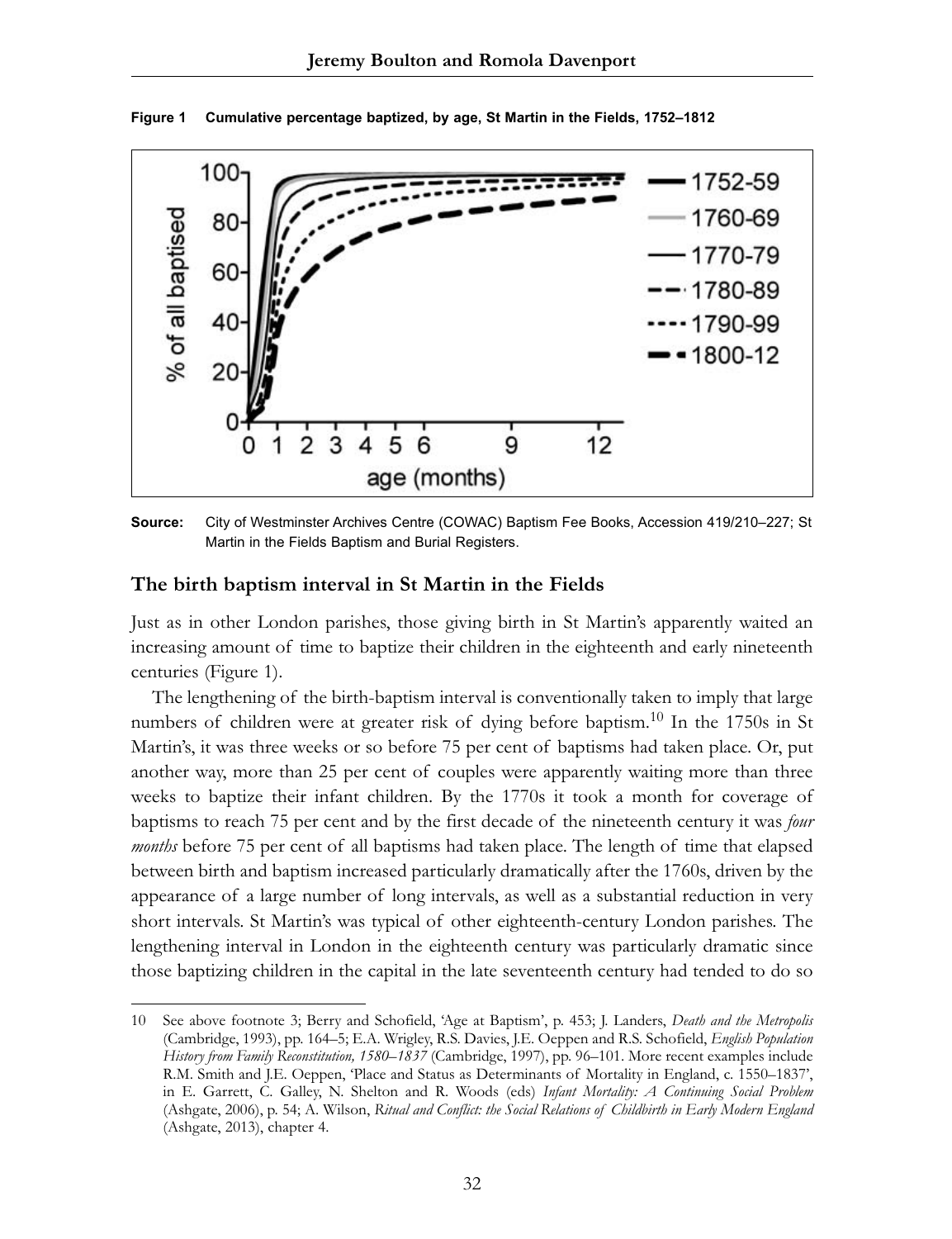relatively early compared to elsewhere. However, by the end of the eighteenth century 'London parishes were amongst the latest-baptizing parishes in the country'.11

# **Unbaptised children buried in St Martin in the Fields 1747–1825**

One obvious way of looking at the extent to which the lengthening interval between birth and baptism produced large numbers of unbaptised children is to look at how young children were described in the parish burial books. One would predict on the basis of the dramatic lengthening of baptismal delay a progressive rise in the numbers of burials of unbaptised infants. Alternatively, if unbaptised infants were increasingly excluded from the burial register (as is argued to have occurred over the eighteenth century)<sup>12</sup> then we should see an increasing deficit of burials of very young infants who escaped both baptismal and burial registration. The sextons' books of St. Martin in the Fields provide exceptional insights into these processes because they recorded all burials, baptized and unbaptised, in the parish, and they recorded age at burial in detail, in days, weeks and months for infants. Burials of 'stillborn' and 'abortive' infants were recorded in abundance, although these latter were unbaptised and were excluded from the parish burial register. Indeed fully 15 per cent of all infant burials in the sextons' burial books were described as 'stillborn' or 'abortive'. This apparently scrupulous attention to the burial of dead-born infants coexisted with a virtual absence of burials of live-born infants in the first few days of life. This suggests that many or most of those described as stillborn were in fact live-born infants who died shortly after birth and before baptism, This issue is discussed more fully in Davenport (unpubl.).<sup>13</sup> However, misclassification of infants as stillbirths can only have occurred amongst children dying in the first hours and possibly days of life.<sup>14</sup> At ages over one week there was no evidence of any burial deficit.<sup>15</sup> Since a substantial number of parents were delaying baptism by some months, and given the lethal rates of infant

<sup>11</sup> In St Martin Orgars half of all baptisms had taken place within six days of birth in the late seventeenth century, but by 1796–1807 the figure was (apparently) 35 days. Birth baptism intervals were relatively uniform across the capital, Berry and Schofield, 'Age at Baptism', p. 460.

<sup>12</sup> Wrigley, 'Births and Baptisms', p. 289 (fn.16); Wrigley and Schofield, *Population History*, p. 99.

<sup>13</sup> R.J. Davenport, 'The Relationship between Stillbirth and Early Neonatal Mortality: Evidence from Eighteenth Century London', unpubl. working paper: [http://www.geog.cam.ac.uk/people/davenport/](http://www.geog.cam.ac.uk/people/davenport/davenport11.pdf) [davenport11.pdf](http://www.geog.cam.ac.uk/people/davenport/davenport11.pdf)

<sup>14</sup> For the frequent misclassification of live-born children as stillbirths by midwifes in the late nineteenth century see, J-M. Strange, *Death, Grief and Poverty in Britain, 1870–1914* (Cambridge, 2005), pp. 239–43. Burials of stillborn infants were charged a lower fee than live-born infant burials. However burial fees were the same for 'chrisom' and stillborn burials so there was no financial motive for describing a dead newborn as stillborn rather than as an unbaptised chrisom. In St Martin's the Vicar relinquished his customary minimum 1s fee when burying stillbirths or chrisom children, Lambeth Palace Library Ms, MS 2716, fol. 7v.

<sup>15</sup> If stillborn but not abortive burials were assumed to be burials of live-born infants who died in the first few days of life then the distribution of burials by infant age in the sextons' books conformed to Bourgeois-Pichat's expectations and there was no evidence of any further deficit of burials of young infants (Davenport, unpubl.). Unlike the burial register there is little reason to suspect under-registration in the sextons' books, since the latter recorded the necessary task of interring corpses irrespective of baptismal status in contrast to the more selective record of the register.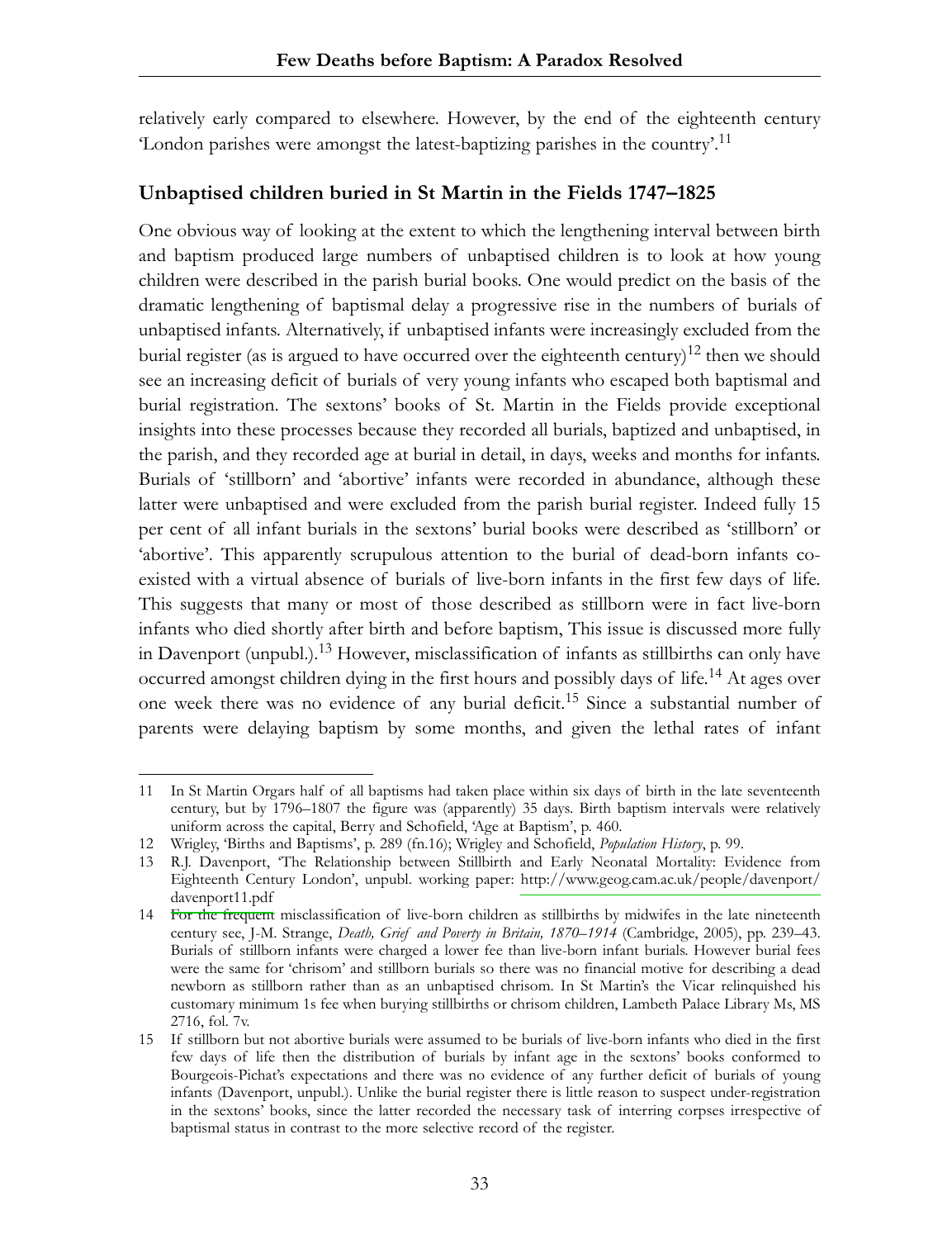mortality in London in the eighteenth century, we would surely expect to find large numbers of *unbaptized* infants in the parish *burial* register (and large numbers of unbaptized infants in the live population). Even allowing for improving infant mortality rates in the later eighteenth and early nineteenth centuries, with many parents leaving baptism for months many children, surely, would have been expected to die 'before baptism'.<sup>16</sup> In fact, oddly, this is not what we find at all.

It seems clear from settlement examinations (examinations by Justices of the Peace of paupers as to their legal right to relief in a parish under the English Poor Law) that possession of a name required an act of baptism. Unbaptized children were referred to as 'not yet christened' and never referred to by forename. A typical example here would be one Rachel Gwinn, examined in 1722, who had three children of whom the youngest was 'about 7 weeks old she says it is a Female child not yet Christened'.<sup>17</sup> There is little historical evidence, as far we know, that children in the eighteenth century were named (as they might be today) by their parents *without* some act of baptism.18 Those with a given forename, therefore, must have undergone a christening of some sort. Children buried *without* forenames, cannot have undergone *any* form of baptism.

It is remarkable that very few children were buried without forenames but with surnames (that is, they were not anonymous foundlings) in the sextons' burial books. In fact, there were only 92 cases—in a database containing 35,990 records of those labelled as children—who lacked a forename at burial. In a few cases this was due to damage to the register and some of the others may have been due to clerical negligence.<sup>19</sup> There appears to have been no particular period when these were particularly common. This is remarkable because of the lengthening birth-baptism interval, and because of the very high rates of infant mortality in London at this time.

In only 19 of these 92 cases did marginalia make mention of the fact that a dead child lacked a forename. Fourteen were described as 'Chrisom', a term referring in this period to unbaptised infants. Chrisom burials were charged the same rates as stillborn burials and we think that the term 'Stillborn' came to displace 'Chrisom' to describe very early neonatal

<sup>16</sup> John Landers believed that falling early infant death rates in London in the late eighteenth century more than offset the effect of lengthening birth baptism intervals. For this reason he reduced his inflation factor for this effect from the 1770s, Landers, *Death and the Metropolis*, pp. 165–6. This is in stark contrast to Wrigley and Schofield's allowance which increases steadily over time.

<sup>17</sup> See COWAC F5015/208. For similar examples see, F5015/67, 105; F5014/224; F5017/45; F013/47.

<sup>18</sup> John Rickman cited several reasons for deficient baptismal registration, including the failure of 'some irreligious Persons, especially in large Towns, [who] neglect the Rite of Baptism altogether', as well as Dissenters who 'baptize after their own manner, or not at all'. However he considered the greatest defects in baptismal registration to be the result of the under-registration of private baptisms. *Census Observations and Enumeration Abstract*, 1811, xxiii.

<sup>19</sup> We searched in the burial register for child burials that lacked forenames in the sextons' books. Burials of 'Chrisoms' were omitted from the register. Twenty-two entries lacking forenames in the sextons' books involved children exported to other parishes for interment. These types of burials were not recorded in the burial register and such cases were more likely to lack information on the deceased. Fourteen burials without forenames in the sextons' books were recorded with forenames in the register. Of the remaining 42 burials of apparently live-born but un-named children 35 were found in the burial register, all recorded without forenames.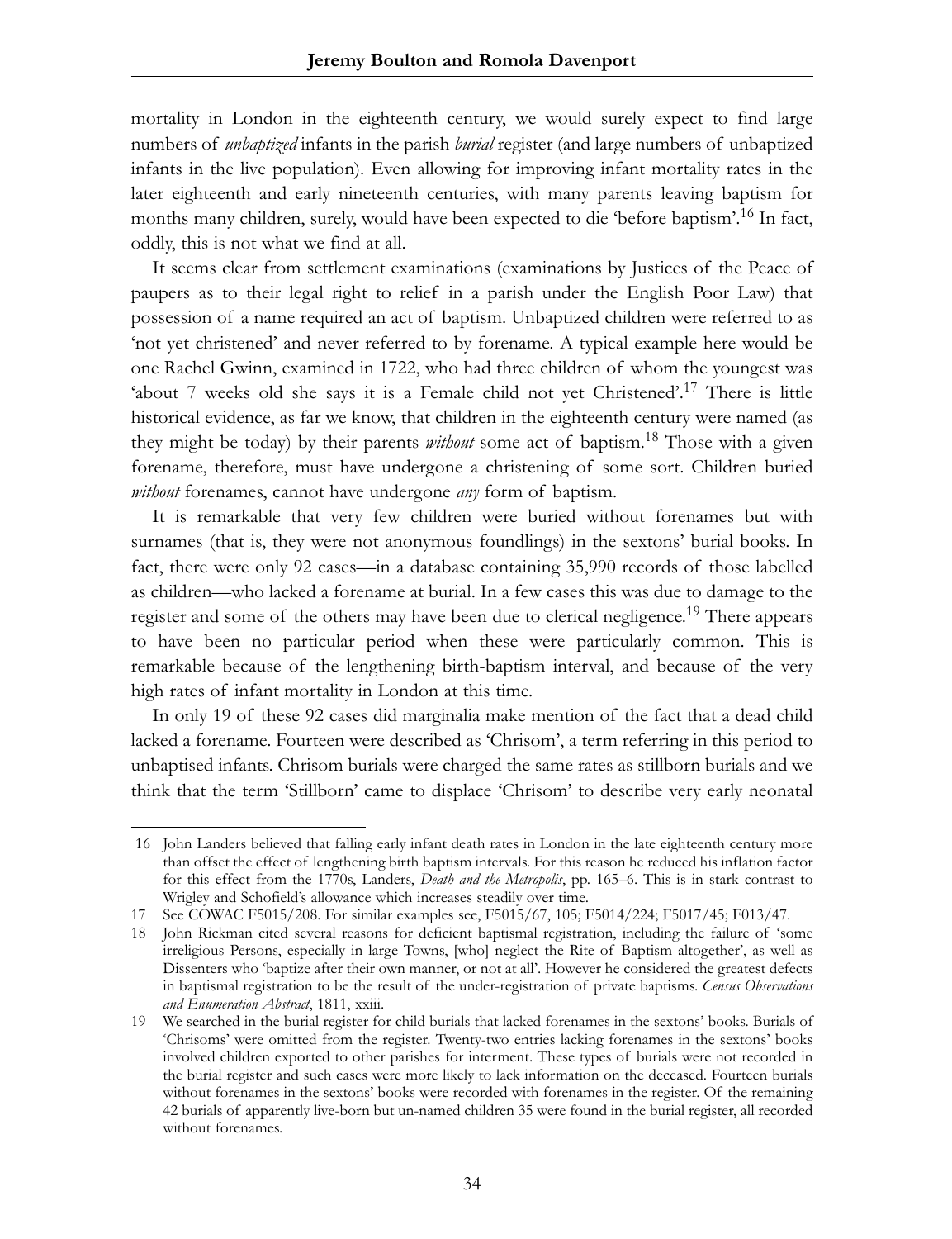deaths of unbaptised infants.<sup>20</sup> Of the remaining five it is very significant that four of these cases were of workhouse children since we know that workhouse children were usually baptized very quickly after birth, presumably because their survival chances were so poor. These unbaptised workhouse children were either two or three days old. These cases occurred in a three-year period (November 1779–December 1782). Two of the children were stated to have died 'not baptized', one was stated to be an 'infant baptized (sic)' while the other was stated to have died 'not named' at two days old—a striking testament to the fact that it was the act of baptism that conferred a name. The only other case of the burial of an explicitly unbaptised child was completely different. This was a 'Miss' Staremberg, a five-month-old infant imported from the neighbouring parish of St James to be interred in St Martin's, who had died of 'fitts' in 1793. A marginal note reported that she died 'Not being Christened'. Since dying in fits suggests a sudden death this might have forestalled an emergency home baptism of an apparently robust child, whose parents had (most unusually) delayed any form of christening.<sup>21</sup>

Table 1 compares the pitifully few children lacking forenames against the total number of children buried in infancy (with known ages of 365 days or less) and described as liveborn. Only 44 cases of infants lacking forenames but with given ages under one year were found, the remainder were age one year or older or lacked age information. Clearly only a few children were living for some time without a given forename. However, since these cases are very rare in proportion to the huge total of children buried this surely suggests that all but a tiny minority of children must have received some form of baptism *before* their demise. There is not one case, incidentally, where two unbaptised children seemingly came from the same family so there is no sign that families with religious scruples against infant baptism were responsible for even these small numbers. Only one in a hundred 'live-born' children buried within a month of birth lacked a forename at burial and the proportions were, as one might expect, much lower than this for infant children at more advanced ages. It is almost certain, as noted above, that many unbaptised very young children were registered as stillbirths. However, older infants (those aged over a week or so) who would surely have been very unlikely to have been misclassified as stillborn, were also very unlikely to die without a forename. Some mechanism was enabling virtually *all* London children to receive a name before they died. For this reason, hardly any London children 'died before baptism' even though the median interval between birth and 'baptism' was exceptionally long by the end of the eighteenth century. Evidence from the baptism fee books of St Martin's resolves this apparent paradox.

<sup>20</sup> One of these chrisom children was stated to be '4 hours' old in a marginal comment. Another was four days old when it died of convulsions in 1762. The term chrisom was rather old fashioned by the eighteenth century and most chrisom cases in St Martin's occurred in the 1740s and 50s. The last case was in 1765. Coster found that the term invariably referred to an unbaptized child by the mid-seventeenth century, Coster, 'Tokens of Innocence', p. 283.

<sup>21</sup> For these cases see COWAC 419/238 17th October 1780, 5th December 1782, 31st August 1782, 18th November 1779; 419/240, 20th July 1793. Three of the four explicitly unbaptised infants, including 'Miss Staremberg' were recorded in the burial register despite their unbaptised status.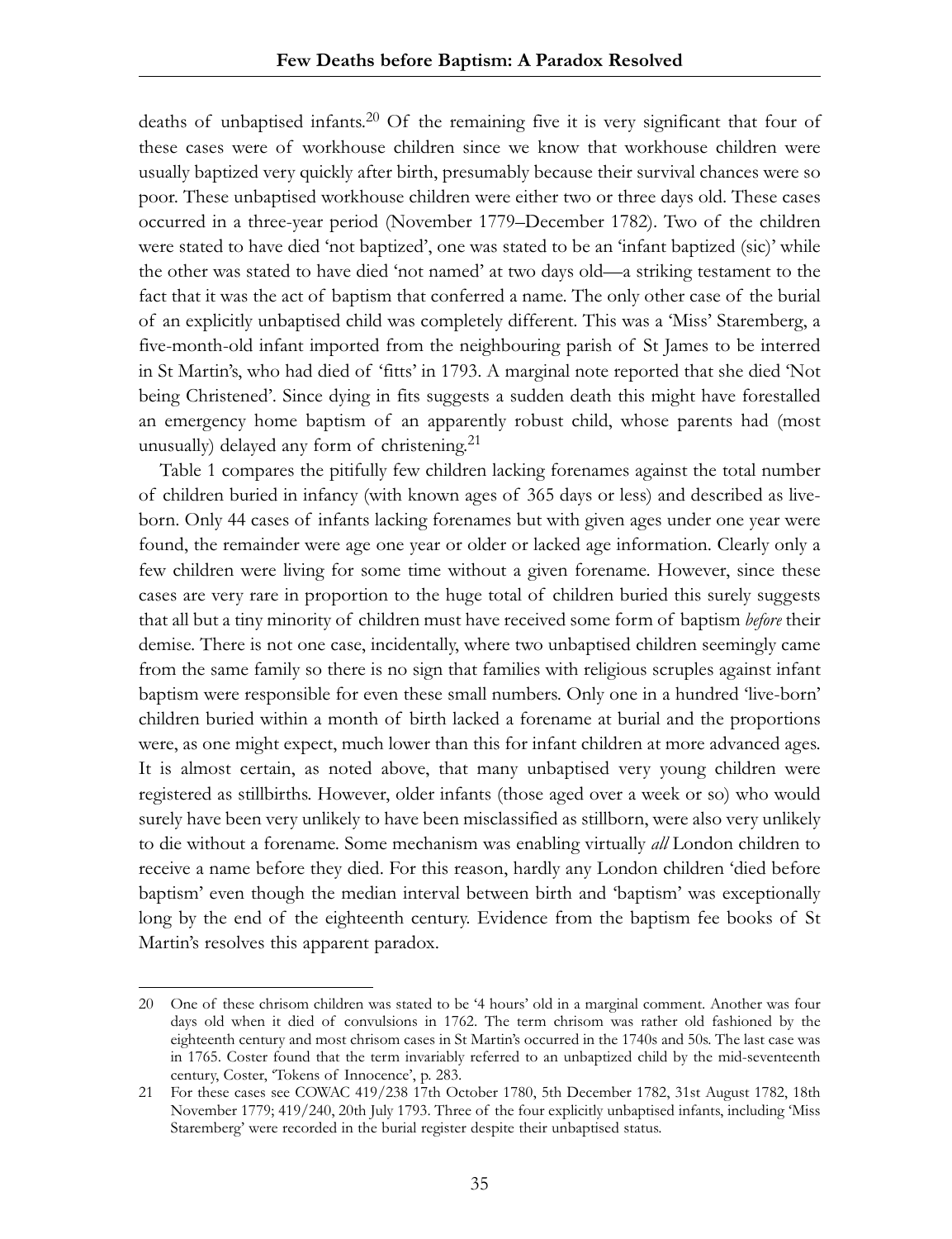| Given age at<br>burial (days) | 'live-born'<br>infants with<br>forenames at<br>burial | 'live-born'<br>infants<br>without<br>forenames at<br>burial | 'stillborn<br>infants<br>without<br>forenames at<br>burial | Total burials<br>in age group | % of 'live-<br>born' lacking<br>forename at<br>burial |
|-------------------------------|-------------------------------------------------------|-------------------------------------------------------------|------------------------------------------------------------|-------------------------------|-------------------------------------------------------|
| 0                             | 1                                                     | 16                                                          | 2,757                                                      | 2,774                         | 94.1                                                  |
| $1 - 6$                       | 708                                                   | 10                                                          |                                                            | 718                           | 1.4                                                   |
| $7 - 13$                      | 827                                                   | $\mathbf 0$                                                 |                                                            | 827                           | 0.0                                                   |
| $14 - 20$                     | 1,141                                                 | $\overline{2}$                                              |                                                            | 1,143                         | 0.2                                                   |
| $21 - 27$                     | 933                                                   | 5                                                           |                                                            | 938                           | 0.5                                                   |
| $28 - 91$                     | 4,788                                                 | 5                                                           |                                                            | 4,793                         | 0.1                                                   |
| $92 - 182$                    | 2032                                                  | $\overline{2}$                                              |                                                            | 2,034                         | 0.1                                                   |
| 183-273                       | 2,673                                                 | $\overline{2}$                                              |                                                            | 2,675                         | 0.1                                                   |
| 274-364                       | 2,597                                                 | $\overline{2}$                                              |                                                            | 2,599                         | 0.1                                                   |
| Total                         | 15,700                                                | 44                                                          | 2.757                                                      | 18,505                        | 0.24                                                  |

**Table 1 Percentage of infants lacking forenames at burial by age, 1747–1824**

**Source:** Sexton's books and burial books of St Martin's, COWAC, MS 419/233–44; 419/265–269; F2465, F2467, F2469. Camden Town Registers, 419/123. Anonymous children (i.e. those lacking both forenames and surnames) were excluded from the unknown forename columns. All infants of unknown ages were excluded. 'Stillborn' comprises those burials with cause of death 'stillborn' or 'abortive'.

### **Baptism fees in St Martin in the Fields, 1751–1810**

The main database for the project is a virtually unbroken list of some 43,004 records of Anglican baptisms that took place in St Martin in the Fields between  $1<sup>st</sup>$  September 1751 and  $30<sup>th</sup>$  September 1810. The data are mostly drawn from parish baptism fee books, although 3391 entries were also taken from the parish register. $^{22}$ 

These baptism fee books are extremely revealing about christening practices in the parish and also, arguably, the rest of London. The social structure of St Martin's in the period in question can best be described as heterogeneous, with significant numbers of titled and wealthy inhabitants, government officials and very substantial numbers of shopkeepers, craftsmen and servants who provided for their every need.23 Throughout the eighteenth and early nineteenth centuries the parish operated one of the largest workhouses in London and spent very substantial sums of money, in addition, on relieving its numerous outdoor poor.

<sup>22</sup> Most of these were included to fill a chronological gap in the series (1st June 1765–22nd March 1769— 2732 entries)—periods when a separate workhouse register of baptisms exists (625 entries covering periods 2nd May 1790–25th September 1810) and 34 entries included which were omitted from the baptism fee books presumably due to random clerical error.

<sup>23</sup> The male occupational structure of St. Martin's was very similar to that of Middlesex as a whole (with the exception of the agricultural sector, which was smaller in St. Martin's than the county as a whole), according to occupational descriptors of fathers recorded in baptism registers 1813–18 and of grooms marrying at the Fleet registry 1750–52. Unpubl. data from the Cambridge Group Occupations Project, ESRC RES-000-23-1579 and RES 000-23-0131.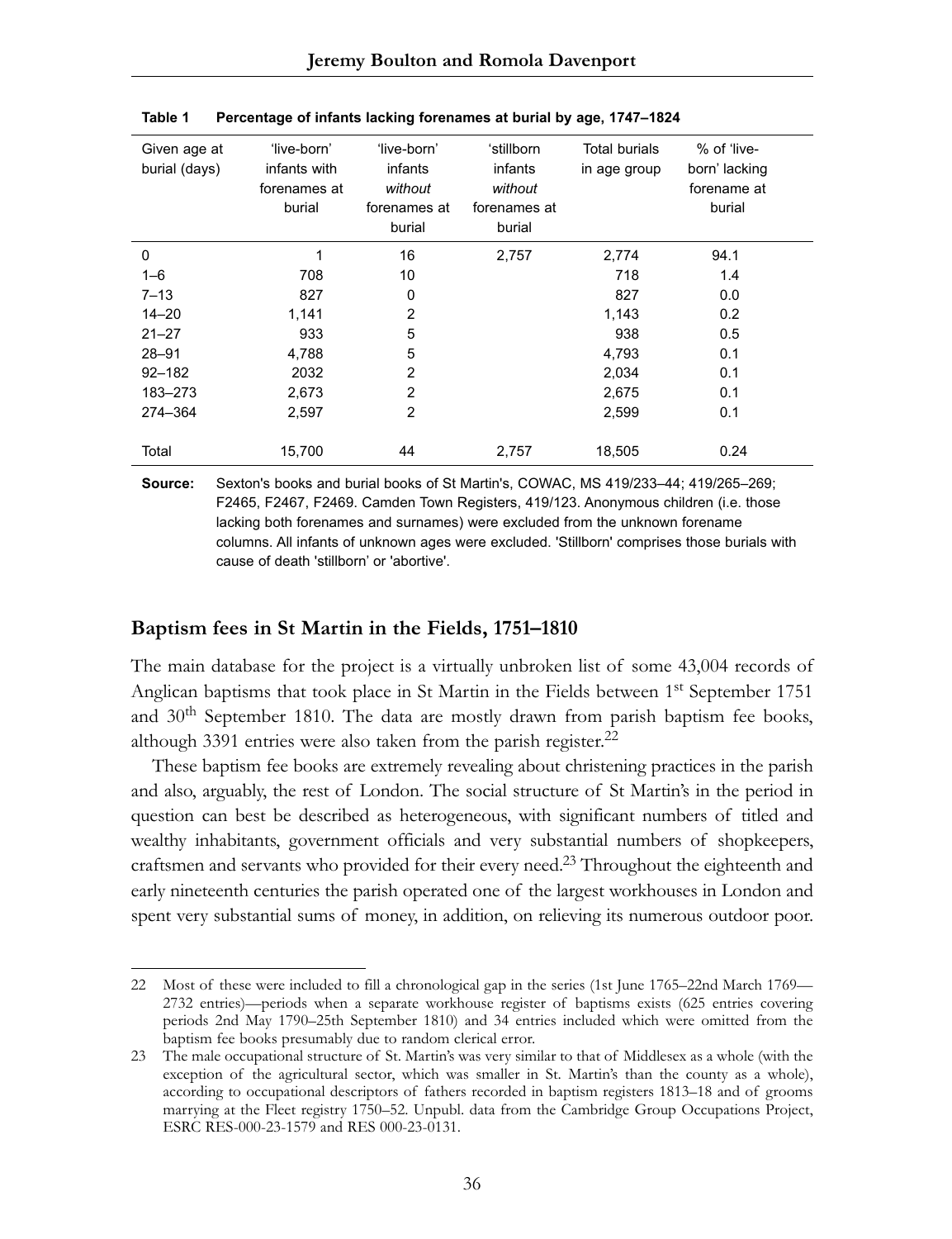Since the parish was essentially a huge urban district that contained 25–30,000 people (c. 4% of the entire population of the eighteenth-century metropolis) what was happening locally is likely to have resembled closely Anglican baptism practices in other parts of London.24 That said, there is clear evidence in what follows that the potential for local variation in registration practice over time was considerable.

As noted above, both the fee books and the parish register give both dates of birth and baptism throughout our period. This has enabled the calculation of what proved to be unexceptional birth-baptism interval data—albeit on a hitherto unparalleled scale (see above, Figure 1). The fee books also give the addresses of those baptizing children and contain marginalia relating to payments, the particular circumstances of baptizing couples, exceptional cases, a few certificates of baptism, and letters amplifying individual entries. Those baptizing children outside the workhouse who were considered poor and thus excused fees were labelled as such. The fee books and registers also reveal that over a thousand baptisms were recorded as coming from, or taking place in, the parish workhouse. Private baptisms were labelled as 'P' and (after 1783) 'HC' (home christening). It is very probable that only a proportion of private baptisms were so labelled (see below). It is not currently clear what all of the other letter labels refer to, although some seem to refer to officiating clerics.<sup>25</sup> Not all the 5,963 individuals' excused fees, or for whom no fees were recorded, were poor. Clergymen, some squires, a few military men, members of the titular aristocracy, and once even a member of the royal family (whose baptism actually took place at Carlton House), for example, were not recorded as being charged fees.<sup>26</sup> Only two explicit cases of refusal to pay are recorded.<sup>27</sup>

Figure 2 sets out the fees charged for baptisms in St. Martins between 1751 and 1794 (after 1794 the fee structure was greatly simplified). The graph shows a step-like fee structure. Of the 28,136 fees listed in this period 13.5 per cent were zero charges. Nearly half (48 per cent) were charged a standard fee of 1s 6d and a further 14 per cent were charged 3s 6d. Some 92 per cent of all fees were 5s or less. Only a relatively small number of baptisms therefore incurred relatively large fees and less than 5 per cent were charged 10s or more. As one might expect, those paying the higher fees were often from the social elite of the parish.<sup>28</sup>

<sup>24</sup> Assuming a population of 675,000 in 1750, E.A. Wrigley, *People, Cities and Wealth: the Transformation of Traditional Society* (Oxford, 1987), p. 133. The parish accounted for 4–5 per cent of burials in the London Bills of Mortality in the period 1752–1800.

<sup>25</sup> Over seven hundred entries were labelled 'R' (possibly for 'registered' or 'received' and referring to private baptisms). This is most unlikely to have referred to a particular parish official since the labels appear in the baptism fee books in 1775 and are found until 1808.

<sup>26 121</sup> individuals not charged fees were given explicit status titles. These included the children of six Earls, three Dukes and a royal birth (Charlotte Augusta, daughter of the Prince and Princess of Wales, baptised 11th Feb 1796: see COWAC Accession 419/225). Private gifts to officiating clergy and parish officers might well have gone unrecorded.

<sup>27</sup> COWAC Accession 419/217, 15 July 1779; Accession 419/224, 3rd February 1789.

<sup>28</sup> And, frankly, of the country. The fathers of 116 of the 339 baptisms charged  $f_1$  or more were (unusually) ascribed a title. These included four Viscounts, 12 Earls, 4 Dukes, 6 Lords, 60 Esquires and a healthy sprinkling of right honourables, military and medical men and a few clerics.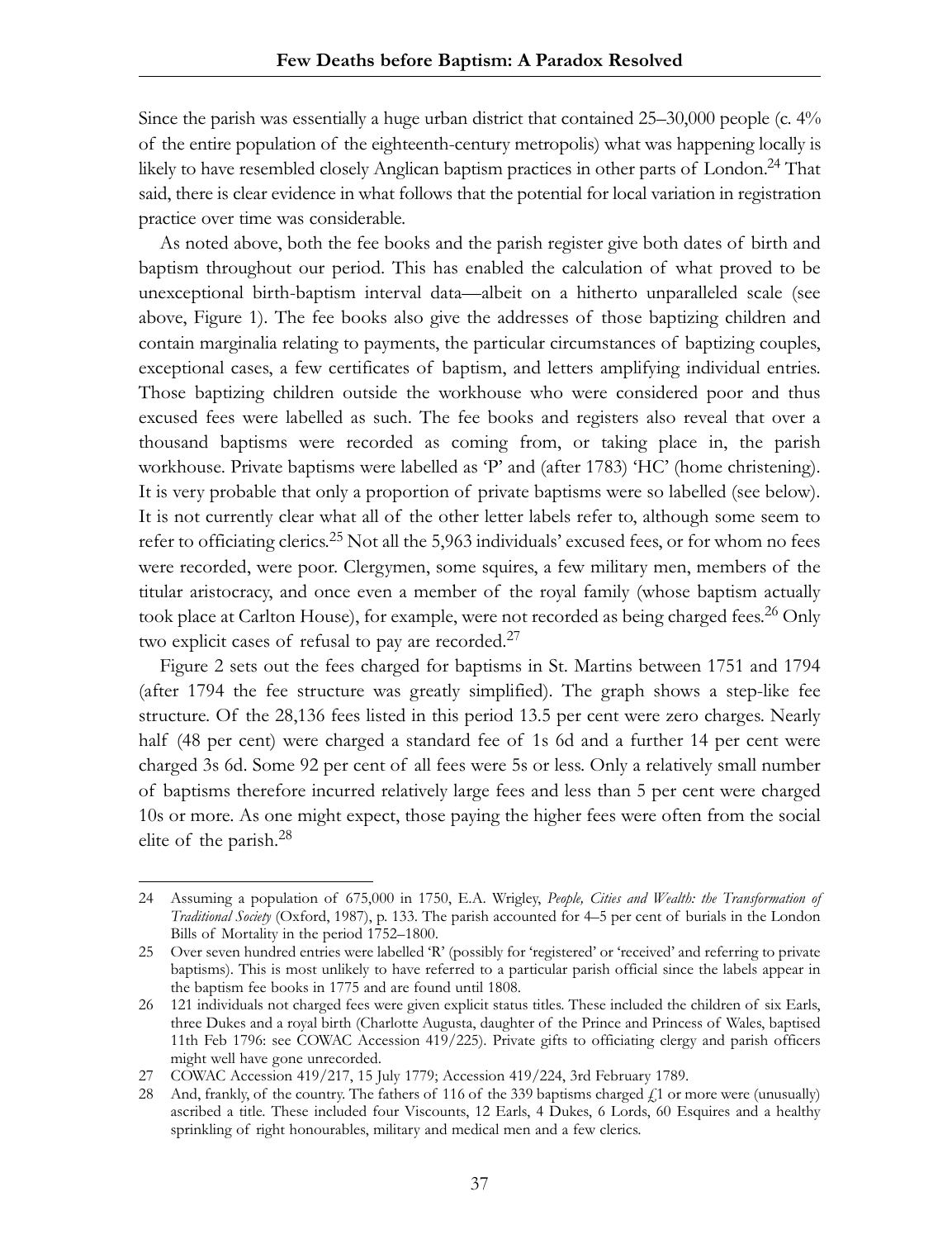

**Figure 2 Cumulative percentage baptism fees in St Martin in the Fields**

**Source:** COWAC Baptism Fee Books, Accession 419/210–227; St Martin in the Fields Baptism and Burial Registers.

What were these fees levied for? Conventionally christening or baptism fees were charged for the registering of the child, rather than for the service itself.<sup>29</sup> The huge range of burial fees charged in most London parishes covered the provisions of parish palls, attendance of bearers, bell ringing, prestige or otherwise of burial location, searchers costs and so on. The baptism fee books, however, do not specify what large fees might have purchased. One assumes such payments might have been for the attendance of particular clerics or parish officials, perhaps bells or a private service but in not one case are such details specified. It is entirely possible that some of the larger fees represented expected voluntary donations, on top of the standard fee.

We are on safer ground with the lower fees. Fees were clearly excused for the baptisms of those considered too poor to pay. Workhouse baptisms were zero rated as were many of those baptized out of the workhouse and labelled as 'poor'. The 'labour' of baptism registration of these infants did not go unrewarded since local churchwardens paid clerics

<sup>29</sup> See the baptism fees reported by London clergy in *Report from the Select Committee on Parochial Registration; with the Minutes of Evidence, and Appendix* (House of Commons, 1833), pp. 22, 36, 98, 111, 122. For a useful discussion of this source, see Ambler, 'Civil Registration and Baptism', pp. 24–31. See also R. Burn, *The Ecclesiastical Law*, Vol. 1 (6th edition, 1797), p. 117 which discusses a case from St Martin's where the then Vicar, William Lancaster (in post 1692–1716) failed in his attempt to levy a baptism fee of 3s. 6d. on a French resident of the parish who baptized his child at the nearby French Church in the Savoy.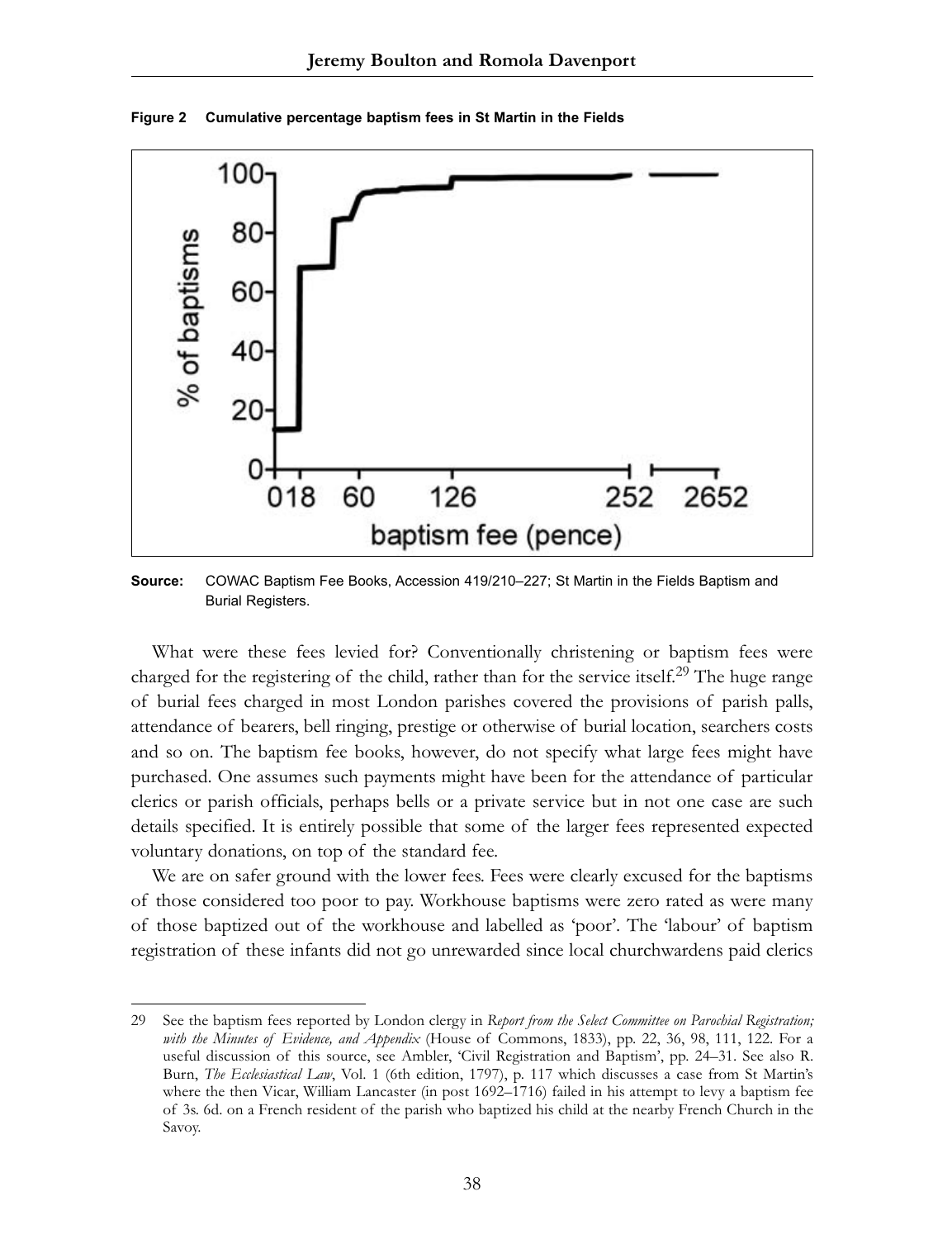

**Figure 3 Percentage composition of fees charged for baptism in St Martin in the Fields**

**Source:** COWAC Baptism Fee Books, Accession 419/210–227

a flat fee to carry out the registrations of poor children.<sup>30</sup> Such poor children included those born in the workhouse.<sup>31</sup> That said, baptisms where no fee at all was recorded were almost as common as those excused on grounds of poverty.

A table of church fees that exists for 1724/5 shows that 1s 6d was the basic fee then charged for what was described as for christenings 'at Church'. The next most commonly charged fee 3s 6d was explicitly for 'Christnings at Home'. It seems a reasonable assumption, therefore, that all fees charged above 18d must have been for 'christenings at home', although this assumption might be slightly undermined by the extent to which the fee books record voluntary offerings rather than flat rate pro rata charges for services rendered and ignores cases where private baptisms are known to have been excused fees. However, it is also apparent that the distribution of fees changed over time. In addition to the fact that there was a sharp discontinuity in the fees charged in September 1794 (when all but zero fees and 1s 6d fees were abolished) there was clearly movement within fee

<sup>30</sup> This is clear from marginalia in the fee books. On a number of occasions in the 1750s it was recorded that churchwardens were paying a flat fee of  $\ell$ 2 'for Registering the Poor Children Baptized in his year of office'. COWAC Accession 419/210, May 1752–5. This is confirmed by churchwardens' accounts. Thus an entry in 1750 reads 'To the Revd Mr Taylor for Registering the Poor Children baptized in the Year 1750', F115/29. For a similar payment in 1767/8, see F143/44–46.

<sup>31 1777/8,</sup> 'Paid the Revd Mr Este for Registring & Christening the Infant Poor at the Workhouse a years Salary due Midsummer £2 2s', COWAC F166/28. See also, F157/36; F165/26; F163/17; F160/25.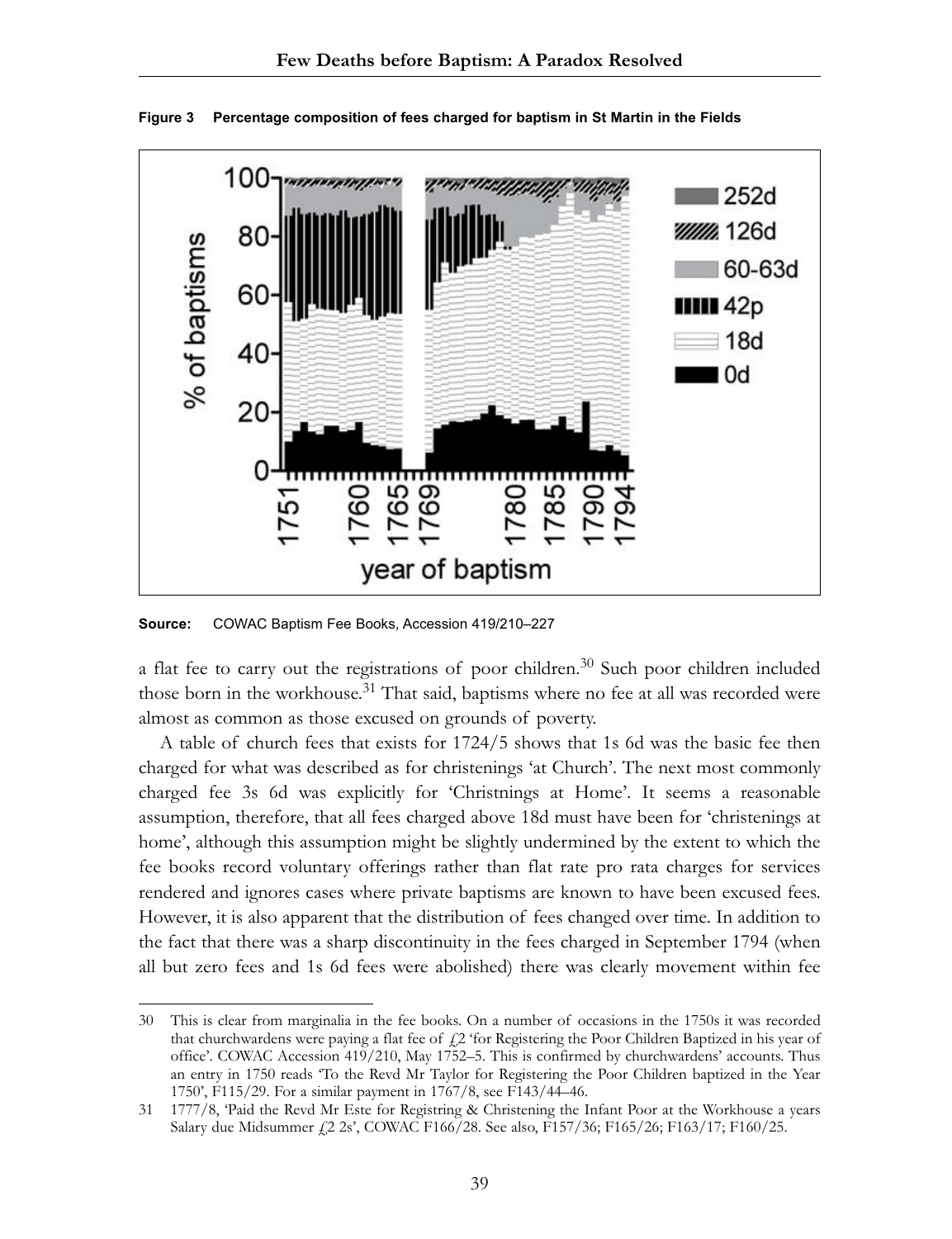

**Figure 4 Percentage non-parishioners baptizing children in St Martin in the Fields**

**Source:** COWAC Baptism Fee Books, Accession 419/210–227.

categories before then. To illustrate this, Figure 3 displays the percentage composition of the fees charged between 1751 and 1794. For the sake of clarity the figure includes only fees of 0d, 18d, 42d, 60–63d, 126d and 252d. These latter fees comprised 96 per cent of the fees charged during the period.

Until the mid 1770s the fees charged remained roughly in proportion albeit with a suggestion that 18d fees were becoming more common. The year 1777 marks a dramatic change, with the swift abolition of the 42d baptism fee and its replacement (seemingly) with the 5s (or so) fee. The 18d fee became increasingly common at the same time. Another change is observable in 1783, when the 5s fee starts to decline and zero fees increase. Finally there is a sharp drop in zero fees in 1790 and a commensurate increase in 18d fees. In September 1794 or thereabouts all fees other than 18d fees and zero fees were no longer recorded as being charged.

How are we to understand these movements in the distribution of fees charged? The 1794 move to a payment of 1s 6d or nothing produced a fee structure similar to that uncovered in London by the Parliamentary Select Committee on Parochial Registration in 1833. Witnesses quoted 1s 6d or thereabouts as the standard baptism fee 'to the registry' in London parishes. No higher fees were reported. $32$  The growth in zero fees which paralleled the falling popularity of the 5s fee is explained by the fact that 'home

<sup>32</sup> *Committee on Parochial Registration*, p. 22 (St Pancras: 1s for the Vicar 'and a little more goes to the parish clerk'), p. 98 (St Giles in the Fields and St George Bloomsbury: 1s 6d), p. 110 (St Saviour's Southwark: 1s), p. 111 (Bethnal Green: 1s 6d), p. 122 (Bermondsey: 10d).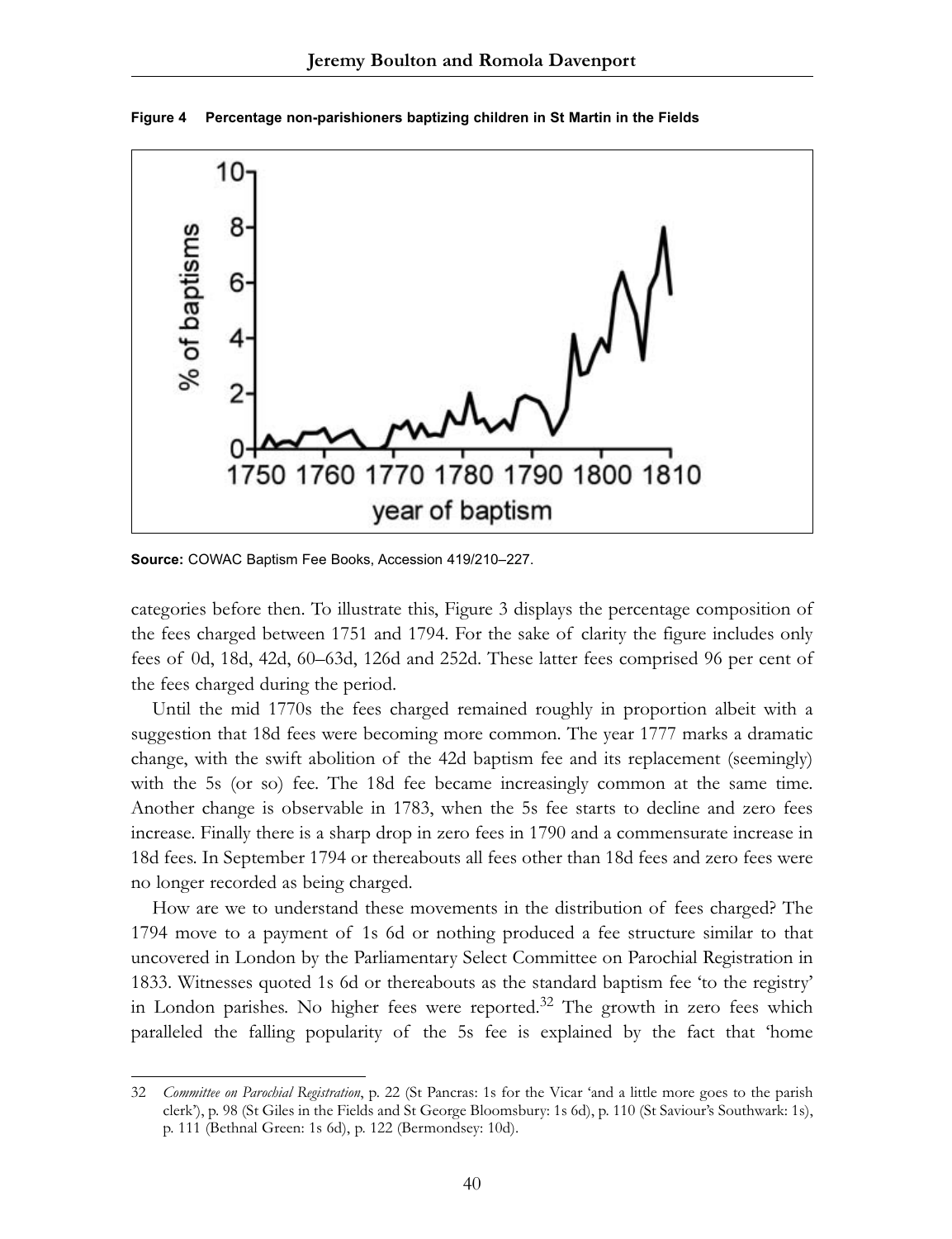christenings' were increasingly charged no fee at all from March 1784. From August 1794 home christenings were always free (which may mean that no fee was formally recorded, rather than an excuse on grounds of poverty). To date there is no evidence about why this apparent reduction in fee after 1794 took place. Given that similar fees were being charged across London by 1833, the most likely explanation is external official intervention but no trace of this has yet come to light. The drastic reduction in baptism fees in 1794 had an immediate impact on the proportion of christenings recorded for the children of non parishioners. Until the fee reduction it was rare for more than one percent of all baptisms to be of outsiders. After 1794 the percentages climbed dramatically (Figure 4).

Local policy changes also explain the fee movements in the 1770s and early 1780s and are exceptionally revealing about baptism practices.<sup>33</sup>

### **Clerical policy and private baptism in St Martin in the Fields**

The notion that private baptisms conferred a name explains why such things were sometimes given the alternative description of 'namings'. This is exactly how they were represented in an intriguing order that appears in the Baptism fee book for 22<sup>nd</sup> March 1783 and which is depicted in Figure 5.

This order has clearly been corrected and is oddly written. The second line extends to the right hand part of the page, and the second line extends awkwardly into the left hand margin. Three sets of words of have crossed out, for no apparent reason. This order, we think, is actually a good example of hasty official back-tracking. If one accepts the corrections, then the passage currently reads, and would have read *after* the corrections: 22<sup>nd</sup> March 1783

By order of Mr: Wrighte, all P: B's:, or namings, are henceforth not to be paid for [to be]<sup>or</sup> Registered [as if] <sup>until</sup> they [have] been received into the Church

**Figure 5 Order of Mr Wrighte regarding private baptisms or naming, 1783**

22 March 1703<br>By Order of M. Wrighte, all Me Wrighte, all

**Source:** COWAC Accession 419/221, 22nd March 1783.

<sup>33</sup> Exactly the same responsiveness to lowered fees can be seen in burial records, see J. Boulton, 'Traffic in Corpses and the Commodification of Burial in Georgian London', *Continuity and Change,* 29 (2014), pp. 20–34.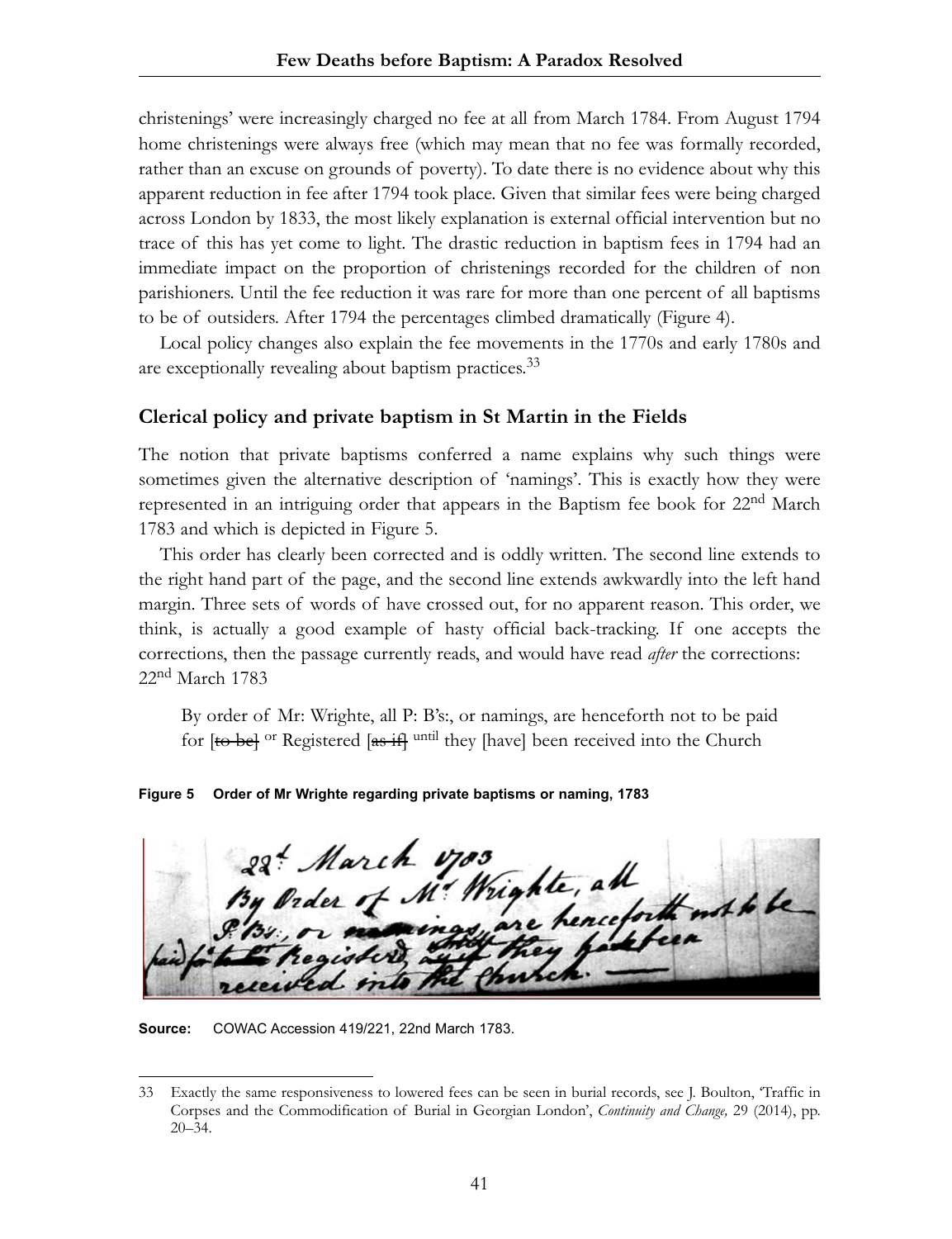However, if we take off the matter extended into the right and left hand margins, restore the crossed out matter, and remove substituted words we get back to an original order:

22nd March 1783

By order of Mr: Wrighte, all P: B's:, or namings, are henceforth [to be] Registered [as if] they ha[d] been received into the Church

The *corrected* order therefore actually represents a local policy *reversal* relating to the treatment of private baptisms. The *original* order on 22nd March 1783 suggests a policy change which would have elevated private baptisms to the same status as public baptisms. This latter was precisely the kind of clerical compliance that had been attacked since the seventeenth century as subverting the rubric of the prayer book since it made nonsense of the public reception and acknowledgement of the new member of the communion of the Church of England.

In fact these conflicting orders were the direct result of a row between two local clergymen, William Boyer and William Wrighte. Boyer, who was dismissed following the dispute, described the events leading up to his dismissal in a highly partisan pamphlet, *Clerical Policy; or, A Short Account of the Impositions, Encroachments, and Regulations, of The Revd.* William Wrighte, Clerk in Orders, of the Parish of St Martin in the Fields.<sup>34</sup> This work provides us with a detailed commentary on the treatment of home and public baptisms for a vital ten-year period in the parish. It also explains some of the fee movements discussed above (Figure 3).

What does this pamphlet tell us about baptism fees? The fee hike in 1777 turns out to have been part of Wrighte's wider campaign to generate more personal income from the fees under his control. Shortly after his arrival in the parish (in 1777):

He found the fees for *home christenings*, 3s 6d (which is the common fee throughout London, Westminster, &c) but the Rev. Mr. Wrighte ordered that they should be 5s. very wisely judging it would be better<sup>35</sup>

The observable disappearance of the 3s. 6d. fee in 1777 (Figure 3 above) was thus a product of this order. Wrighte was also worried by the loss of income produced by children dying before public baptism:

But long before this [i.e. long before March 1783], the Rev. Mr. Wrighte had very wisely ordered, that the fee should be demanded at the time of the *private baptism*, perceiving that many children died without having any thing more than *private baptism*

<sup>34</sup> W. Boyer, *Clerical Policy; Or, A Short Account of the Impositions, Encroachments, and Regulations, of the Revd. William Wrighte, Clerk in Orders, of the Parish of St Martin in the Fields* (London, 1784), pp. 3–22. Jeremy Boulton is preparing an account of this pamphlet.

<sup>35</sup> *Clerical Policy*, p. 13.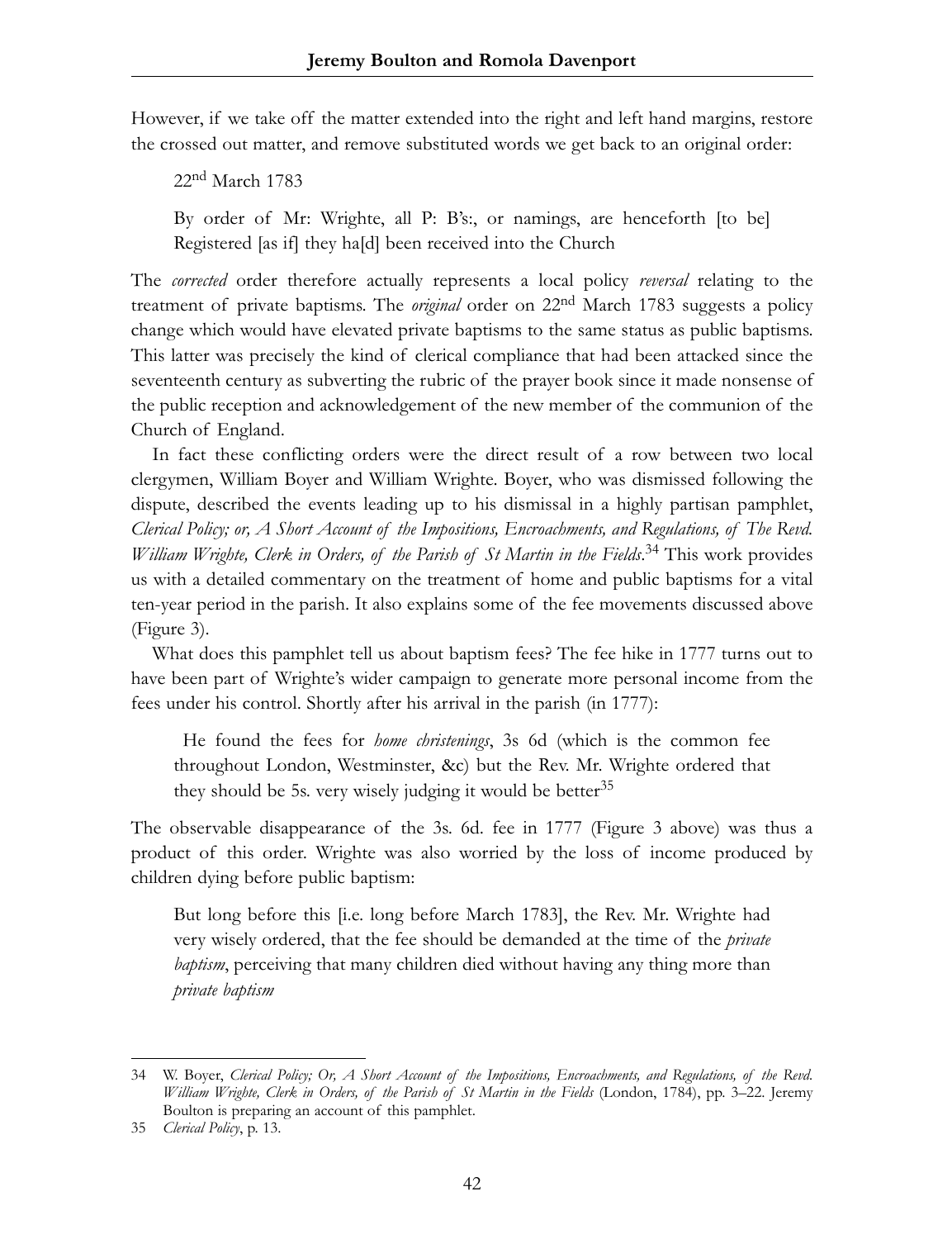Wrighte was not apparently worried about children dying without *any* baptism. The problem for Wrighte, therefore, was how to persuade parishioners pay an up-front fee at the point of private baptism, rather than to risk a wait for a public reception/baptism and registration. Wrighte's solution led directly to the row with Boyer, and the latter's dismissal. On 22nd March 1783 a:

dispute happened between the Rev. M. Wrighte and Mr. Boyer, about the register; the Rev. Mr. Wrighte insisted, that *private baptisms* should be registered, the same as *christenings* … This was to give the Rev. Mr. Wrighte a more plausible pretence for demanding the *fees* at that time; the *fees* are for *registering*, though commonly called the *christening fees*.

This thus explains the original, *uncorrected* order, of precisely the same date, found in the baptism fee books (see above Figure 5). *If* that order had been followed through, the baptism fee books would have included home baptisms masquerading as public christenings. However, Wrighte's order was resisted. Boyer continued:

altho' the *Rev. Mr. Wrighte* was obeyed in the money's being frequently then demanded, it was impossible for *Mr. Boyer* so far to debase the register, while in his care, as to enter *private baptisms*. For had that been done, many children (according to the register) would have appeared to have been christened, though they never had. And likewise duplicates, of the same thing must frequently have happened; as for instance, *John Nokes* of *Richard* and *Mary*, baptized on the 22nd of March 1783, and *John Nokes* of *Richard* and *Mary*, baptized on the  $17<sup>th</sup>$  of July 1783; making it appear by the register, that the same persons must have had twins, baptized at different times by the same name, and that likewise without any specification of which was the first born.<sup>36</sup>

Boyer's refusal thus explains the countermanded order in Figure 5. The corrected order represented a *return* to normal practice, whereby private baptisms 'or namings' were not paid for or registered *until* the infants had been officially received into the church. This raises the possibility that there may have been some periods in the parish when Wrighte's type of registration policy *was* followed, as it sometimes was elsewhere.<sup>37</sup>

Figure 6 sets out the percentage of baptisms in the parish which were annotated as P or HC events. It is clear that the dismissal of Boyer coincided with a surge in the recording of home christenings—recorded as 'HC'—which reached 19 per cent of all baptisms in 1784–5, the percentages peak again at that figure in 1796 a time when 'P' labels had

<sup>36</sup> For these quotes see *Clerical Policy*, pp. 12–14.

<sup>37</sup> Tjondrowardojo, 'Stories Baptismal Registers Told', p. 186. See also, Wrigley, 'Births and Baptisms', p. 283, n. 9. In Hawkshead, Lancashire the baptism registers recorded a variety of types of baptism, including private baptisms, public receptions of privately baptised infants and occasionally two entries for the same infant, describing first its private and later its public baptism: K. Leonard (ed.), *A Register of Births and Baptisms, Deaths and Burials 1788–1812 and of Baptisms and Burials 1813–1837 in the parish of Hawkshead, Lancashire* (London, 1971), p. 12.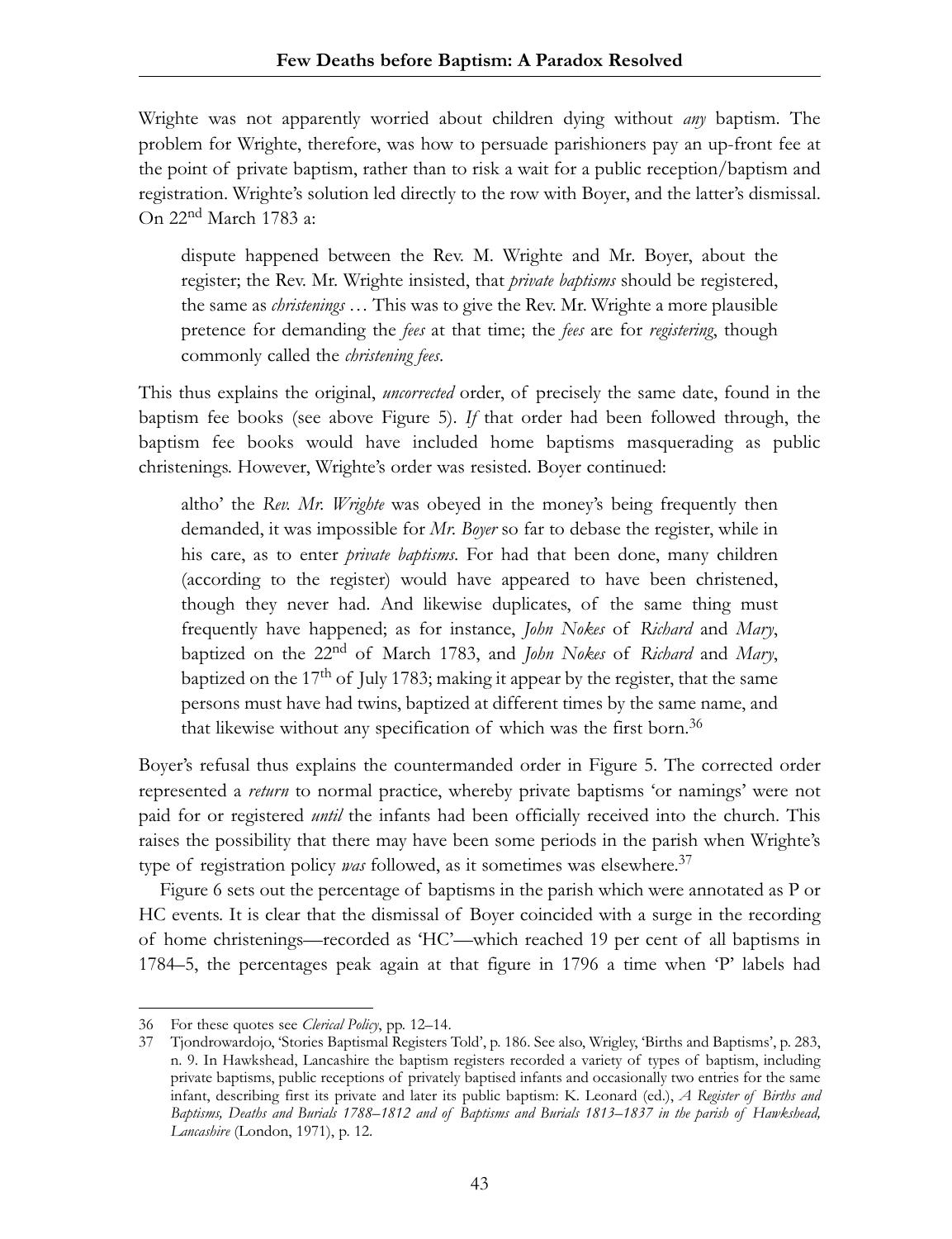

**Figure 6 Percentage of baptisms described as privately baptized ('P') or as home christenings ('HC'), 1751–1810**

**Source:** COWAC Baptism Fee Books, Accession 419/210-227; St Martin in the Fields Baptism and Burial Registers.

reappeared in the books. Before 1783 the percentage of private baptisms is very different. They are all labelled as 'P' and the percentages are much smaller. Few if any are recorded in the 1770s, but up to 10 per cent of christenings are so labelled in 1752–3. Examination of the intervals between birth and baptism and the fate of infants whose baptisms were labelled 'P' before *c*.1780 suggests that in this period 'P' referred to 'emergency' baptisms of sickly infants. These baptisms occurred fairly shortly after birth and were often followed closely by the death of the infant.<sup>38</sup> In this case the recorded baptism may well refer to the private naming event. However from 1783 baptisms marked as 'HC' and 'P' were almost identical to other baptisms in the lengthiness of the delay between birth and baptism. Given the evidence presented here regarding local policy and the paucity of burials of unbaptised infants it seems likely that 'HC' baptisms (and 'P' baptisms after 1794) referred to the formal reception into the church of a prior private baptism. In addition to the complexities surrounding interpretation of these labels we cannot of course be sure that the absence of a label means that home baptism did *not* take place. Reference to Figure 3

<sup>38</sup> In the period 1752–67, when the annotation 'P' was common, of 1,359 infant burials that could be linked to a baptism, 29 per cent of those dying baptised within a week of birth were linked to 'P'-type baptisms, compared with 15 per cent of those aged 7–29 days, and 6 per cent of those aged 1–11 months at burial.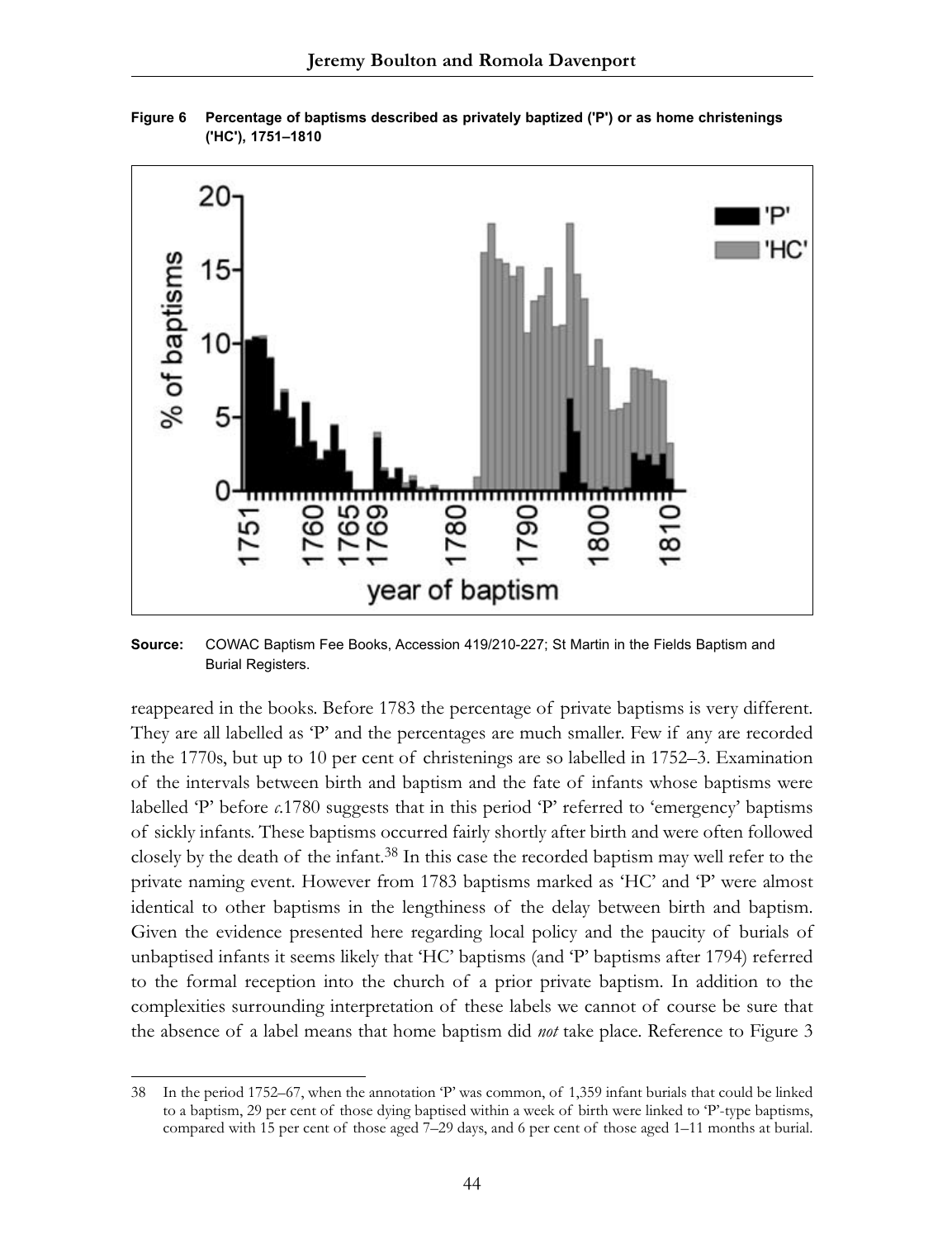(percentage level of fee charged over time) and the underlying data in Figure 2 (percentage distribution of fees) would (assuming that *all* fees over 18d represented a 'home christening' of some sort) suggests that private baptisms must have taken place in at least 31 per cent of *all* christening 'processes' in the parish between 1751 and 1794. Moreover if we allow for 545 cases in this period when labelled home christenings were *not* charged fees, we get an overall figure of 33 per cent. Therefore the fees charged alone suggest that something like one third of *all* registered baptisms involved a private ceremony of some sort prior to, or instead of, a standard public ceremony. If this estimate is reasonable, it must explain why so few infant children died without given forenames in the burial register. Both the sick *and many others* had already undergone a 'naming' even though they died before a registered public baptism.

# **Conclusion**

All this requires a reconsideration of the nature of the baptisms recorded in parish registers. It would be quite wrong to think that these were all christenings at the font carried out by a local cleric. In fact a significant proportion *must* have been either home baptisms registered as public baptisms, or registrations of the public reception of children *previously baptized at home*. The birth-baptism interval is therefore NOT necessarily measuring the interval between birth and *baptism*. It is often measuring the interval between birth and the public reception of a previous private baptism.<sup>39</sup> One reason that parents were so relaxed about baptizing their children in the eighteenth century was because a growing number had persuaded a cleric of some description to baptize their children at home on social as well as medical grounds, the later church ceremony then being for legal or perhaps status reasons. This widespread practice surely explains why the *burial* register of St Martin in the Fields contains so few unbaptised children in the eighteenth and early nineteenth centuries, despite the dramatic lengthening of the 'birth-baptism' interval (see above Table 1).

Wrigley and Schofield noted long ago that:

when a child died young its death often occurred before baptism, and even in parishes where home baptism was widely practiced such baptisms were often not entered in the register unless the child lived long enough to be received into the church by public ceremony<sup>40</sup>

The point made in the present paper is that if private baptisms had *not* been widespread, cases of dead infants lacking forenames would surely have been a lot more commonly found in the burial books, given the growing proportion of parents who delayed public

<sup>39</sup> In the case of St Ann, Manchester, the baptism register explicitly recorded the public reception of private baptisms. For the period 1737–1743 entries also included the date of private baptism: the average interval between a private baptism and its public registration was 21 days: Manchester Central Library microfilm MFPR 2157.

<sup>40</sup> Wrigley and Schofield, *Population History of England*, pp. 96–97 and n. 15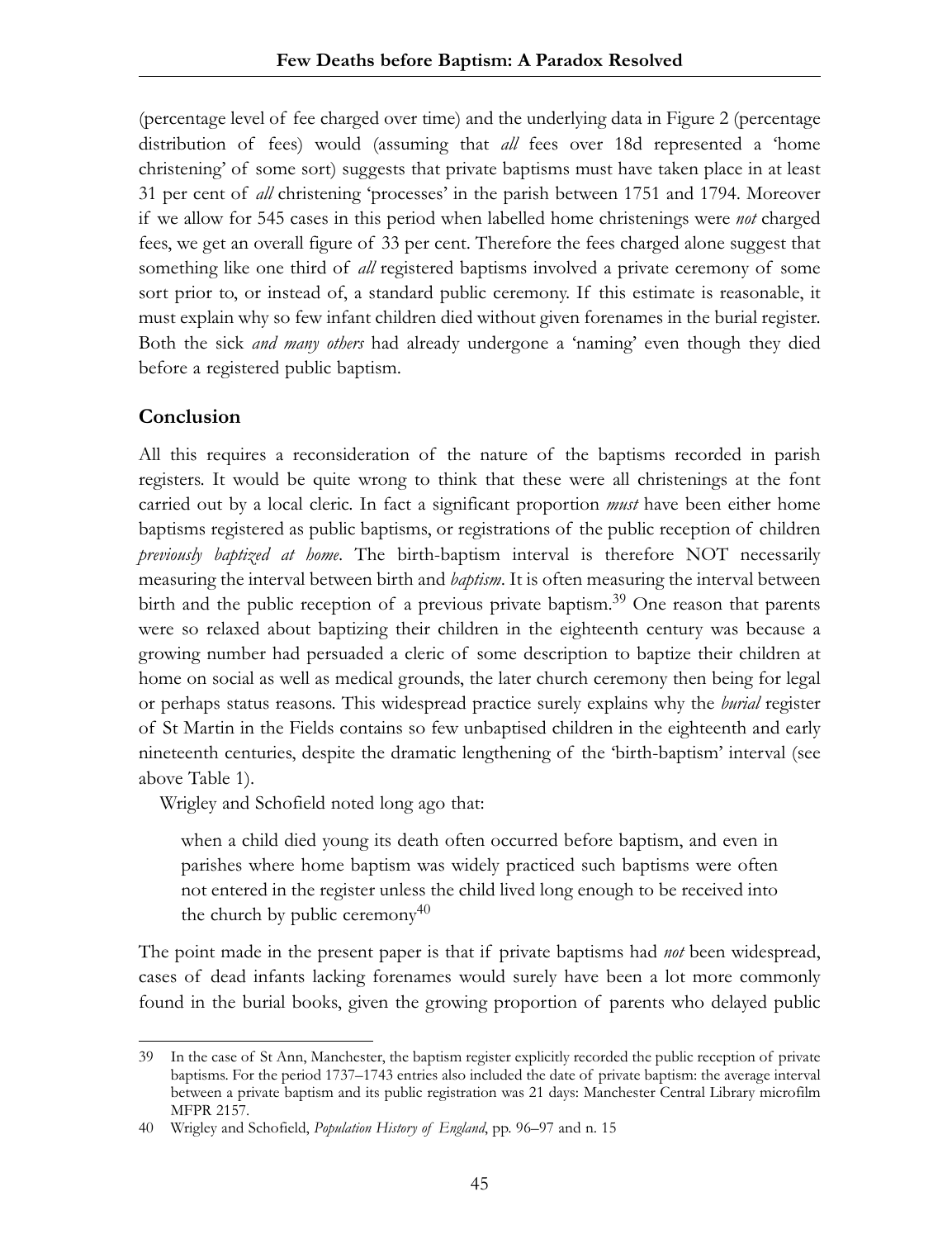baptism, often for months, in the later eighteenth century. Krause cited two examples of high numbers of burials of unbaptised infants in the early nineteenth century, both in rural Bedfordshire parishes where Baptists opposed to infant baptism were numerous.<sup>41</sup> However we know of no study anywhere that has reported an *increase* in the proportion of explicitly *unbaptised* children in burial registers during the *eighteenth* century. Nor is there any study we know of that has found growing numbers of children buried lacking forenames.<sup>42</sup> Wrigley and Schofield assumed that there was an increasing reluctance on the part of clerics to bury unbaptised children over the course of the eighteenth century.<sup>43</sup> If so this could account for the absence of large numbers of unbaptised infants in burial records even if the actual incidence of death before baptism increased. However the sextons' books of St. Martin in the Fields recorded the burials of baptized and unbaptised (usually 'stillborn') infants and appear to be a remarkably complete record of burials in the parish. In this case there was no evidence of a rising trend in the numbers of stillborn or unnamed infant burials across the period when the birth-baptism interval rose so markedly.<sup>44</sup> All this therefore suggests that the lengthening birth-baptism interval in the eighteenth-century must have been accompanied by a substantial growth in the number of home or private christenings. This is entirely consistent with the evidence for such a rise documented in contemporary comment and in some baptism registers.<sup>45</sup> It is, in this literal sense therefore, quite wrong, to write (as many historical demographers still do), that high infant mortality rates and lengthening birth-baptism intervals produced a significant risk of 'dying before baptism'. The significant risk was that such children died before a *public* baptism or public reception of a private baptism. In the event—apart from those who died within a couple of days of birth—very few children died before baptism in Georgian London. Therefore while the lengthening of the birth-baptism interval contributed to the increasing underregistration of births and baptisms it had no necessary knock-on effect on the registration of burials. A question for future researchers is whether this is also true for most parishes in England.

<sup>41</sup> Krause, 'Changing Adequacy', 391–2.

<sup>42</sup> Indeed Wrigley and colleagues reported a reduction in the proportion of infant burials that could not be linked to a corresponding baptism entry in the eighteenth century; Wrigley et al., *English Population History*, pp. 112–4. Although these 'dummy baptisms' in the Cambridge Group family reconstitutions are sometimes referred to as unbaptised infants in fact almost all of these infants possessed forenames at burial, making it likely that these were burials of infants privately baptised but not yet registered in the baptism register (Cambridge Group family reconstitutions, archive of the Cambridge Group for the History of Population and Social Structure; see also Wrigley, 'Births and Baptisms', p. 286).

<sup>43</sup> Wrigley, 'Births and Baptisms', p. 289 (fn.16); Wrigley and Schofield, *Population History of England*, p. 99.

<sup>44</sup> Davenport, unpubl..

<sup>45</sup> See above.